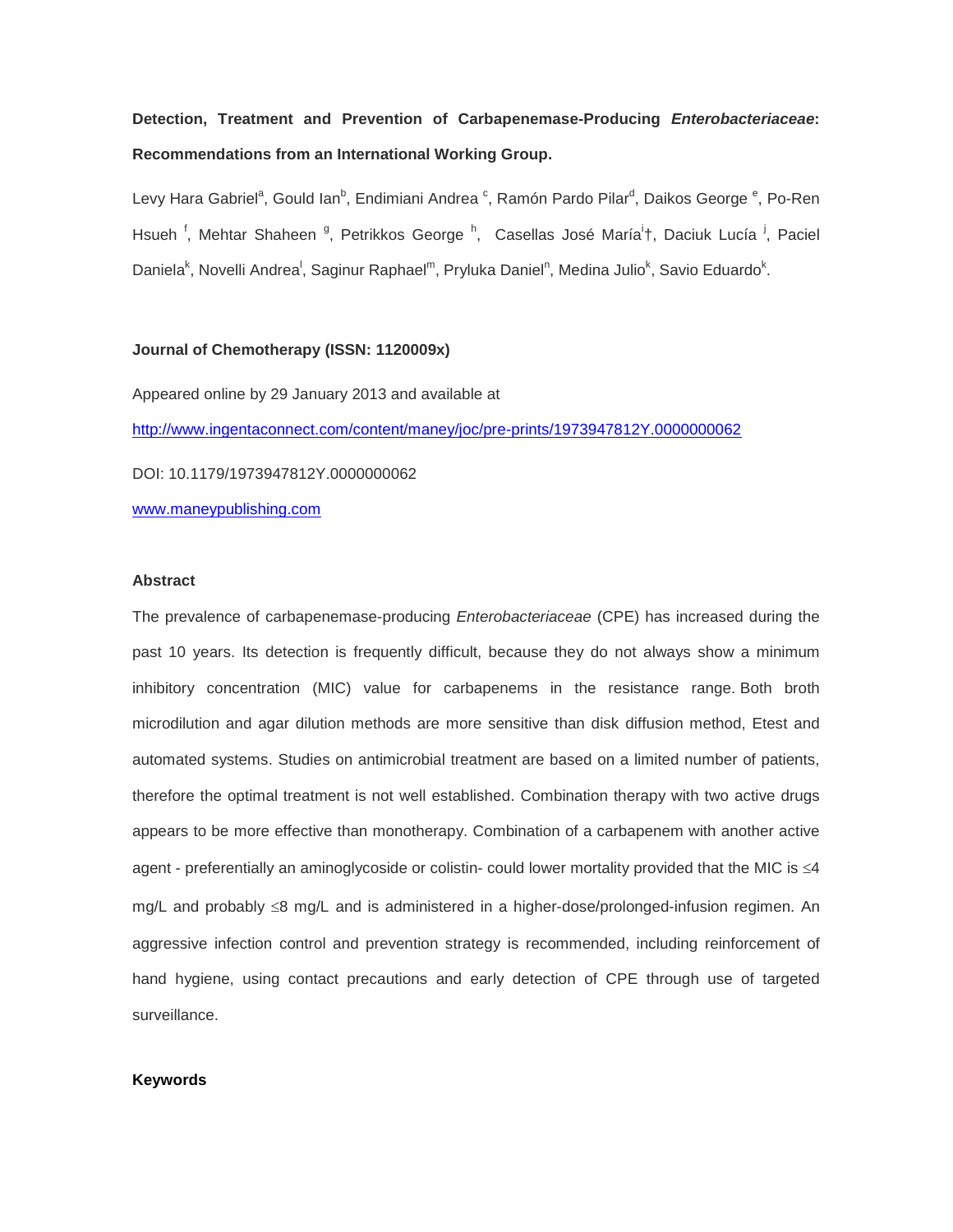Carbapenemase producing *Enterobacteriaceae*; Carbapenemases; Detection; *Klebsiella pneumoniae*; Multiple drug resistance; Colistin; Infection control; Treatment.

**Correspondence to:** G Levy Hara, Av. Díaz Vélez 5044, Postal Code 1416, Buenos Aires, Argentina. Email: [glevyhara@fibertel.com.ar](mailto:glevyhara@fibertel.com.ar)

#### **1. Introduction**

Carbapenems (e.g., ertapenem, imipenem, meropenem, and doripenem) are often the antimicrobials of last resort to treat infections due to extended-spectrum β-lactamase (ESBL)-or plasmid-mediated AmpC (pAmpC)-producing organisms of the *Enterobacteriaceae* family. These pathogens are frequently also resistant to other antibiotic classes including quinolones, aminoglycosides, trimethoprim–sulfamethoxazole and other classes (<sup>1-3</sup>). Carbapenems are crucial for the management of life-threatening healthcare-associated infections (HAIs).

Unfortunately, the prevalence of carbapenemase-producing *Enterobacteriaceae* (CPE) has increased during the past 10 years, seriously compromising the therapeutic armamentarium  $(^{4-6})$ . This increasing prevalence of CPE poses a challenge in the treatment of HAIs. To ensure their containment, wide dissemination of information and robust multifaceted strategies involving microbiologists, clinicians and decision makers are essential.

The aim of these International Working Group recommendations is to briefly summarize the main current issues and provide practical recommendations on detection, treatment and prevention of CPE in different resources settings. It is not the aim of this paper to replace previous published guidance, but instead to complement it.

#### **2. Methodology**

These recommendations were developed by an International Working Group of clinical microbiologists, infectious disease, infection control and public-health specialists from seven organizations and scientific societies worldwide, based on their experience in epidemiological, microbiological and/or therapeutic aspects of infections caused by multidrug-resistant (MDR) *Enterobacteriaceae*. The experts of this International Working Group belong to Argentinean Society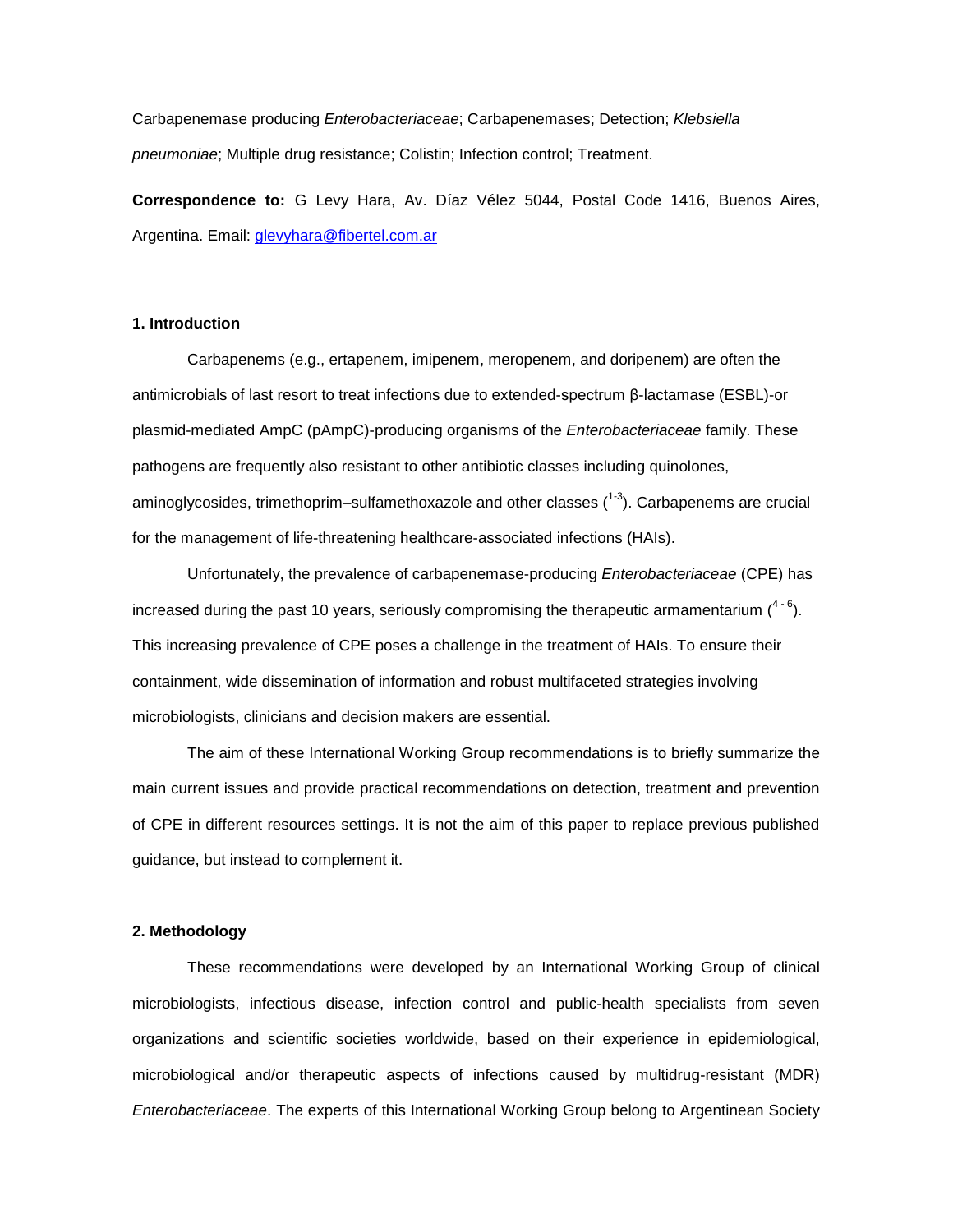of Infectious Diseases (SADI), International Society of Chemotherapy (ISC) Antimicrobial Resistance Working Group, Pan American Association of Infectious Diseases (API), Pan American Health Organization/World Health Organization (PAHO/WHO), Infection Control African Network (ICAN), Mediterranean Society of Chemotherapy (MSC) and Federation of European Societies for Chemotherapy and for Infections (FESCI). The methodology used consisted of reviewing the papers identified through MEDLINE, EMBASE, LILACS, Cochrane Library, and different websites (e.g., Google and Medscape). Furthermore, a review of the references of the most relevant publications that would identify other valuable studies was performed. Important studies included prospective cohort studies, case-control studies and other descriptive studies. In addition, recommendations made by the U.S. Centers for Diseases Control (CDC, USA) and the European Center for Disease Prevention and Control (ECDC) on this overall topic were carefully reviewed.

Due to the lack of randomized controlled trials for the treatment of CPE infections, many of the therapeutic recommendations are based on discussion and analysis of the evidence from each of the articles, and the experience of the authors included in the present recommendations.

The work was initially developed electronically between March and May 2012. On May 19<sup>th</sup>, a face-to-face meeting of some authors was held in Córdoba (Argentina), during the XII Argentine Congress on Infectious Diseases SADI 2012. The final suggestions, review and full acceptance were completed in November 2012.

#### **3. Classification of carbapenemases**

Carbapenemase enzymes are encoded by *bla* genes carried on mobile elements (e.g., plasmids and/or integrons) that facilitate their horizontal spread among different Gram-negative species  $(7^{10})$ . β -lactamase enzymes with hydrolytic activity against carbapenems have been identified in each of the four Ambler molecular classes though those of class A, B and D have major epidemiological impact.

A variety of **Class A** carbapenemases have been described; some are chromosomeencoded (e.g., NmcA, SME, IMI-1) and others are plasmid-encoded (e.g., KPC-types, IMI-2, GEStypes)  $(^{11})$ . KPC-types are the most clinically common enzymes in this group. These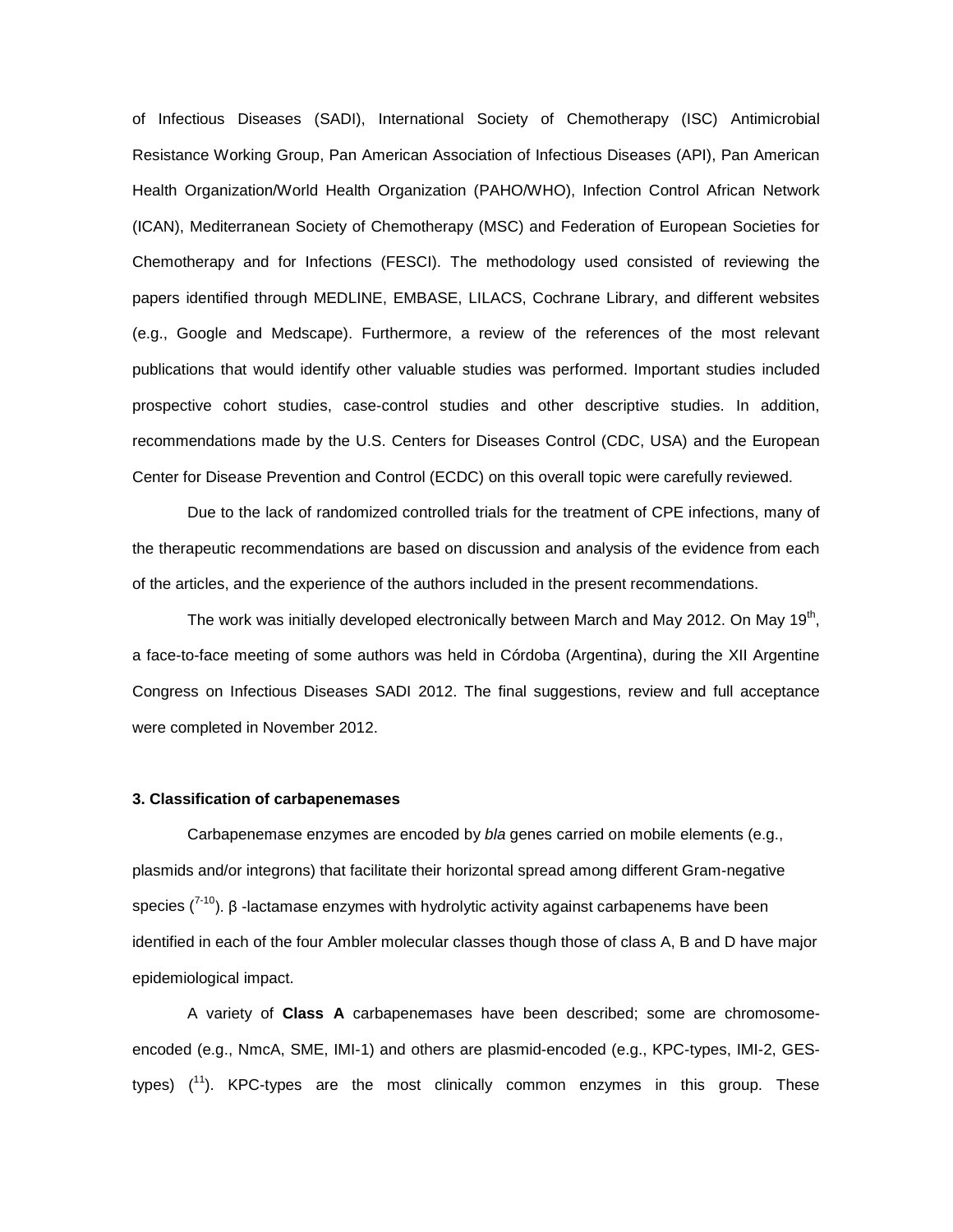carbapenemases are most often carried and expressed by *K. pneumoniae* isolates*,* but are no longer confined to this organism. In fact, they have been found in *Escherichia coli*, *Klebsiella oxytoca, Salmonella enterica, Citrobacter freundii, Enterobacter aerogenes, Enterobacter cloacae, Proteus mirabilis*, *Serratia marcescens,* as well as in non-fermenting Gram-negative bacilli like Pseudomonas aeruginosa, Pseudomonas putida and Acinetobacter spp. (<sup>4, 12</sup>). For KPC producers, the level of resistance to carbapenems may vary markedly, ertapenem being the drug with lowest antimicrobial activity (thus highest minimum inhibitory concentrations, MICs). KPC enzymes are generally broadly active against all β-lactams despite the fact that organisms containing them may test susceptible to some carbapenems other than ertapenem when standard antimicrobial susceptibility tests (ASTs) are implemented (see below, *section* 4) (<sup>13, 14</sup>). In general, the different MIC levels for imipenem and meropenem among KPC-producing *Enterobacteriaceae* can vary from 1 mg/L to >64 mg/L. For instance, for *K. pneumoniae* isolates, several factors should be considered: i) expression level of the KPC enzyme due to a different asset of the promoter region (<sup>15</sup>); ii) co-expression of broad- and ESBLs (e.g., SHV-11, SHV-12, CTX-M-15) (16); iii) porin loss (especially OmpK35 and OmpK36 in *K. pneumoniae*) (<sup>17</sup>).

**Class B** MBLs are mostly of VIM- and IMP-types, but the recently emerged NDM-type is becoming the most threatening carbapenemase  $(18)$ . MBL enzymes are found worldwide and like the KPCs have spread rapidly (especially NDM-1), presenting a serious threat because of their prolific dissemination and their ability to hydrolyze all β-lactams, with the exception of aztreonam (if no ESBLs and/or AmpCs are co-produced by the isolates). Most MBL producers are hospitalacquired and MDR *K. pneumoniae*, but also include *Pseudomonas* spp. and *Acinetobacter* spp.

Described in 2008 – and retrospectively found in isolates collected in 2006  $(^{19-21})$  -, the NDM-producing *Enterobacteriaceae* are now the focus of worldwide attention because of *i*) highlevel carbapenem resistance (e.g., MICs for imipenem and meropenem ≥32 mg/L) is usually observed in the isolates and *ii*) their rapid global spread, some of which has been facilitated by extensive international travels. Plasmids carrying the *bla* <sub>NDM-1</sub> gene are diverse and can harbor a large number of resistance genes associated with other carbapenemase genes (e.g., OXA-48, VIMtypes), plasmid-mediated AmpC cephalosporinase genes (e.g., CMY-types), ESBL genes (e.g.,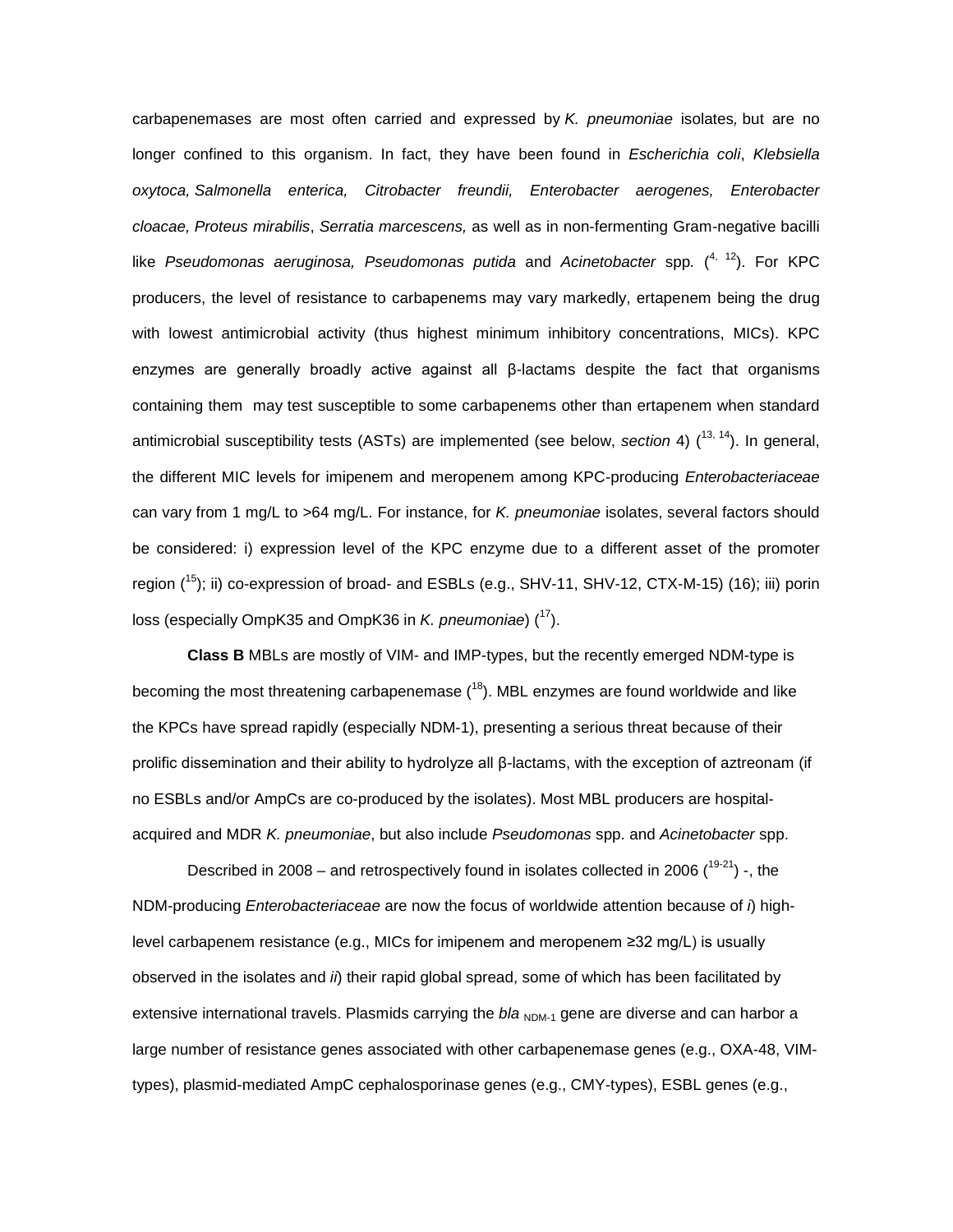CTX-M-types), aminoglycoside resistance genes (16S RNA methylases), macrolide resistance genes (esterase), rifampin (rifampin-modifying enzymes) and sulfamethoxazole resistance genes. These plasmids are frequently acquired by *K. pneumoniae isolates* but also by *E. coli* and – surprisingly- by many environmental Gram-negatives  $(2^{1-23})$ .

**Class D** Enzymes are mainly represented by OXA-48-like producers (e.g., OXA-48, OXA-162, and OXA-181). Since 2003, these genes have been extensively reported from Turkey as a cause of healthcare-associated outbreaks, and then distributed to Europe, southern and eastern part of the Mediterranean region and Africa. The rapid spread of *Enterobacteriaceae-* producing the OXA-48 carbapenemase (mainly *E. coli*) linked to the dissemination of a single self-transferable plasmid represents another mode of resistance in health-care-associated Gram-negative bacilli. Since many of these strains do not exhibit resistance to broad-spectrum cephalosporins, and only decreased susceptibility to carbapenems, their recognition and detection represents a serious challenge (24). In particular, the clinical microbiologist should be aware that *Enterobacteriaceae* (mainly *E. coli* producing only OXA-48-like enzymes and not co-possessing ESBLs) show: *i*) MIC values for imipenem and meropenem of only 0.25-1 mg/L and *ii*) MIC values for extended-spectrum cephalosporins in the susceptible range  $(^{25})$ .

#### **4. Detection of carbapenemase producers**

Detection of CPE is frequently difficult. In fact, these isolates do not always show a MIC value for carbapenems that is in the resistance range and therefore might go unnoticed for long periods during which, in the absence of good infection prevention and control practices, spread may occur. The detection of carbapenemase producers is based first on AST results obtained by diffusion methods, or by automated systems (e.g., Phoenix, Vitek, Microscan). However, it is important to underline that reference MIC determination methods - such as broth microdilution and agar dilution- are more sensitive than either the disk diffusion, the Etest (bioMerieux) or automated systems  $(1^{3-14})$ . In low income countries, where detection and classification of CPE is difficult to attain, a simplified version for testing and identifying CPE should be considered. Quality controlled disk diffusion may be used to screen the isolates and those strongly suspicious for carbapenemase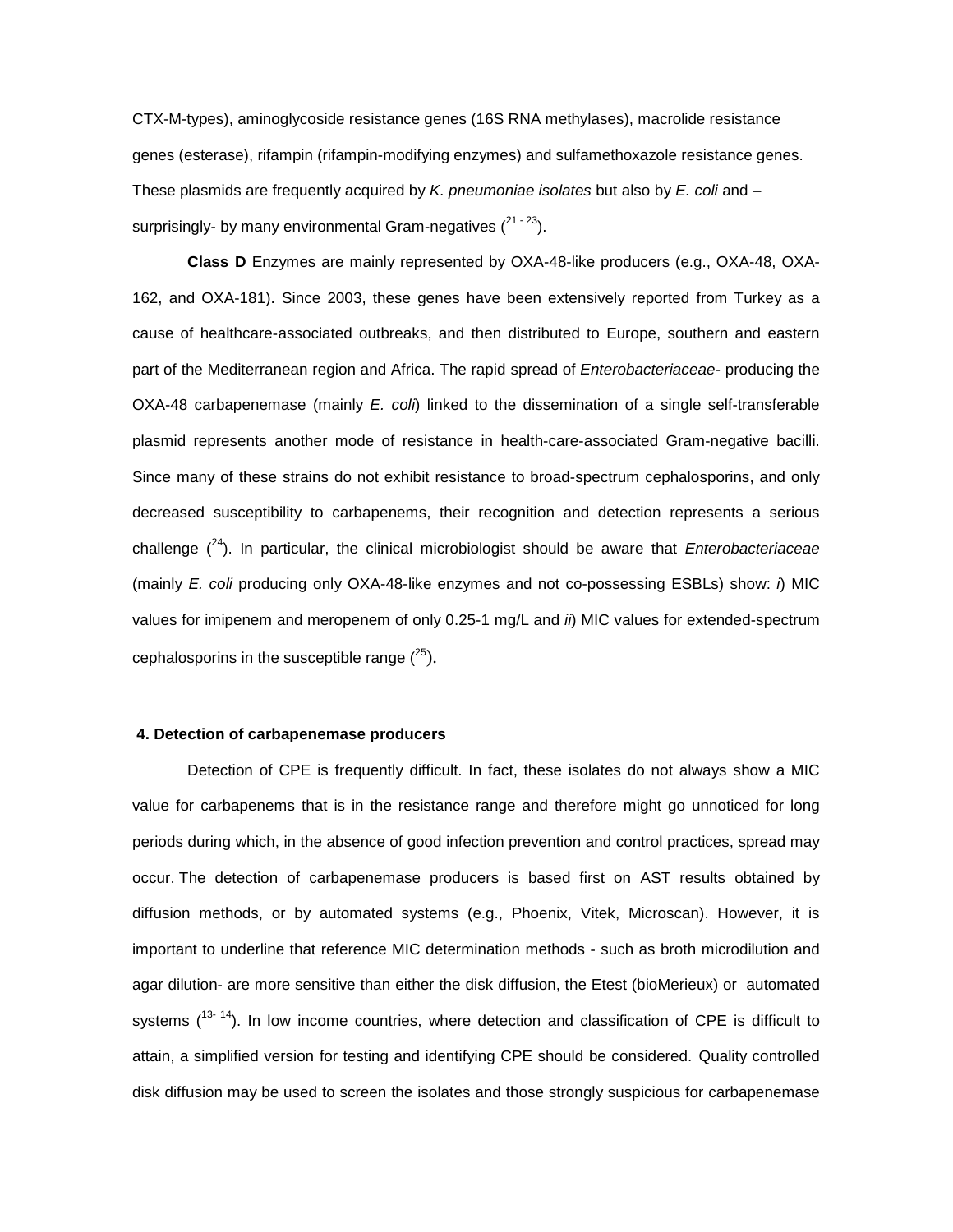production should be sent to national reference laboratories. Then, provisions for confirmation of the presence of CPE should be available in reference laboratories in these countries.

The current (2012) carbapenem breakpoints from Clinical and Laboratory Standards Institute (CLSI) and European Committee on Antimicrobial Susceptibility Testing (EUCAST) are shown in Table 1.

**Table 1. Current Clinical and Laboratory Standards Institute (CLSI) and European Committee on Antimicrobial Susceptibility Testing (EUCAST) criteria for interpretation of susceptibility testing of carbapenems in** *Enterobacteriaceae.*

| Carbapenem | Criteria <sup>a</sup> | MIC (mg/L) |         |           | Disk diffusion (mm) |           |           |
|------------|-----------------------|------------|---------|-----------|---------------------|-----------|-----------|
|            |                       | S          |         | R         | S                   |           | R         |
| Imipenem   | <b>CLSI-2012</b>      | $\leq 1$   | 2       | $\geq 4$  | $\geq$ 23           | $20 - 22$ | $≤ 19$    |
|            | EUCAST-2012           | $\leq$ 2   | $4 - 8$ | $\geq 16$ | $\geq$ 22           | $16 - 21$ | $\leq 15$ |
| Meropenem  | <b>CLSI-2012</b>      | $\leq 1$   | 2       | $\geq 4$  | $\geq 23$           | $20 - 22$ | $≤ 19$    |
|            | EUCAST-2012           | $\leq$ 2   | $4 - 8$ | $\geq 16$ | $\geq$ 22           | $16 - 21$ | $\leq 15$ |
| Ertapenem  | <b>CLSI-2012</b>      | $\leq 0.5$ | 1       | $\geq 2$  | $\geq$ 22           | 19-21     | $≤ 18$    |
|            | EUCAST-2012           | $\leq 0.5$ | 1       | $\geq 2$  | $\geq 25$           | $22 - 24$ | $\leq$ 21 |
| Doripenem  | <b>CLSI-2012</b>      | $\leq 1$   | 2       | $\geq 4$  | $\geq 23$           | $20 - 22$ | $≤ 19$    |
|            | EUCAST-2012           | $\leq 1$   | $2 - 4$ | $\geq 8$  | $\geq 24$           | 18-23     | ≤ 17      |

Note: S, susceptible; I, intermediate; R, resistant.

a CLSI document M100, S22 2012; EUCAST document 2.0–2012.

Susceptibility to ertapenem by disk diffusion has been found to be the most sensitive indicator of carbapenemase production, but when dilution tests are performed, the MICs of imipenem, meropenem or doripenem are also useful to detect carbapenemase producers. In particular, MICs of ≥0.5 for ertapenem and ≥1 mg/L for imipenem and meropenem are an alert to screen suspicious isolates with more adequate phenotypic and molecular tests. With regard to the implementation of ertapenem as indicator of carbapenemase production- as mentioned above one should be aware that *Enterobacteriaceae* resistant to ertapenem- but susceptible to imipenem and meropenem - could be due to porin loss associated with ESBL or pAmpC production  $(26-27)$ .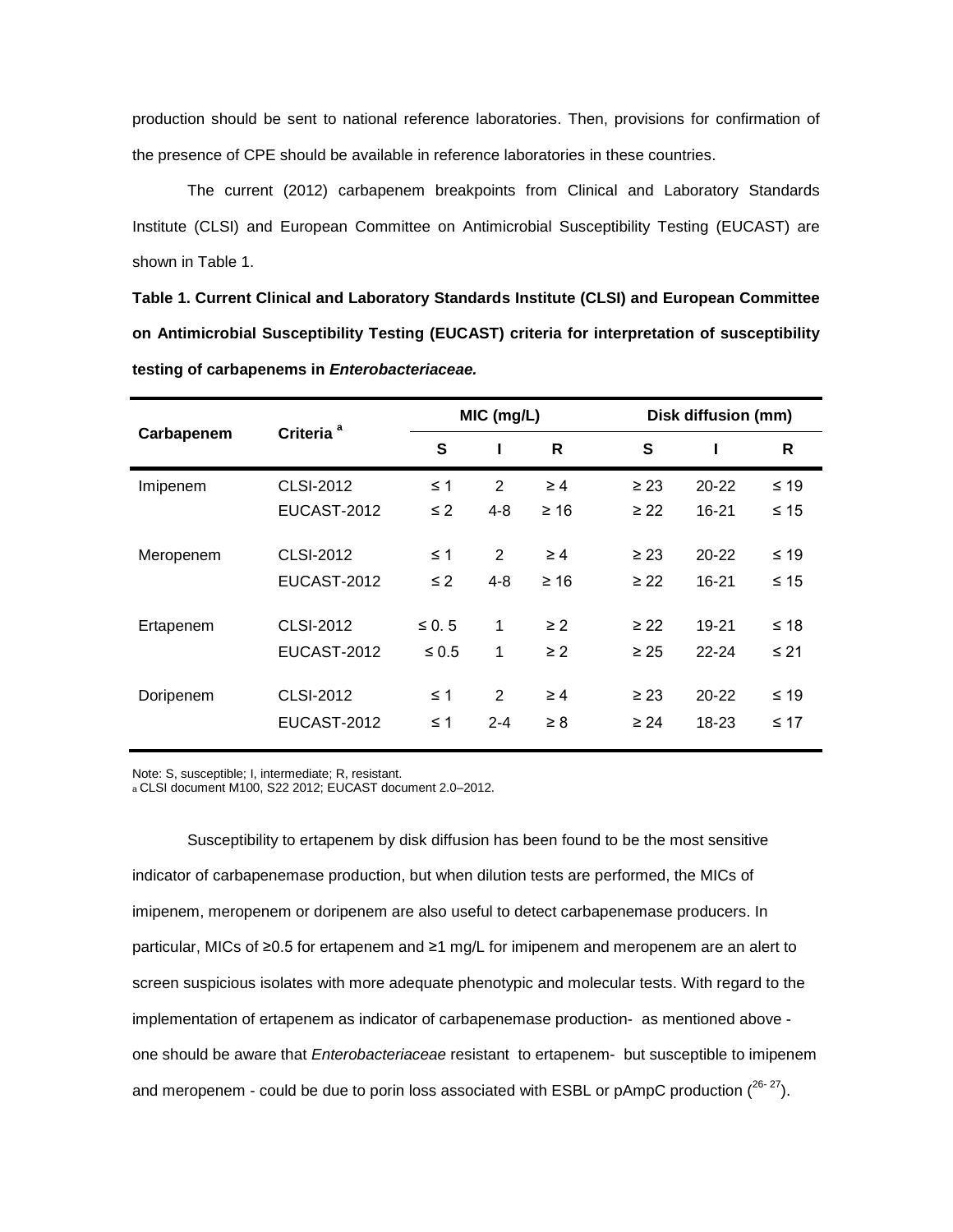The modified Hodge test (MHT) is a generic phenotypic test that can be useful to demonstrate the production of carbapenemase enzymes. Multiple isolates (up to eight) can be tested on a single Mueller-Hinton agar plate. However, it is time consuming and may lack of specificity (e.g., false-positive strains when ESBL or pAmpC are associated to porin loss) and sensitivity (e.g., weak detection of NDM and VIM producers)  $(4, 28-30)$ . Nonetheless, in low income countries this may be the only available tool for detecting CPE and should be considered as an initial step in the absence of more sophisticated methods.

Boronic acid-based inhibition testing is reported to be sensitive and specific for KPC detection in *K. pneumoniae* when performed with imipenem, meropenem and cefepime but not with ertapenem, if corresponding isolates co-produce a pAmpC  $\beta$ -lactamase  $(31,32)$ .

Inhibition by EDTA or dipicolinic acid may be used for the detection of MBL activity  $(^{33, 34})$ . The Etest MBL strips with meropenem and imipenem plus their specific inhibitors are also useful for detecting MBL producers on the basis of inhibition of MBL activity by EDTA. No validated inhibition tests are available for detection of OXA-48-like carbapenemase producers so far. However, the MHT should retain the ability to detect them  $(^{24})$ .

Currently there is no screening medium able to detect all types of carbapenemase producers with high sensitivity and high specificity. Agar plates containing imipenem at a concentration of 1 mg/L have been proposed for screening only KPC producers. The chromogenic medium CHROMagar KPC, has been shown to have a sensitivity of 100% and specificity of 98.4% relative to polymerase chain reaction (PCR)  $(^{35})$ . However, this selective agar is unable to detect OXA-48-like carbapenemase producers because of the low MICs for imipenem. Recently, a new selective agar plate (i.e., SuperCarba) has shown excellent ability to detect all classes of carbapenemase producers  $(36)$ .

The gold standard for identification of carbapenemases is based on the use of molecular techniques - usually PCR-based systems -, which may be mainly of epidemiological interest. Several in-house real-time PCRs have been designed and some of them are also commercially available (e.g., Hyplex, CheckPoints)  $(37, 38)$ . However, the main disadvantages of molecular-based technologies for detection of carbapenemases are their cost, the requirement of trained personnel,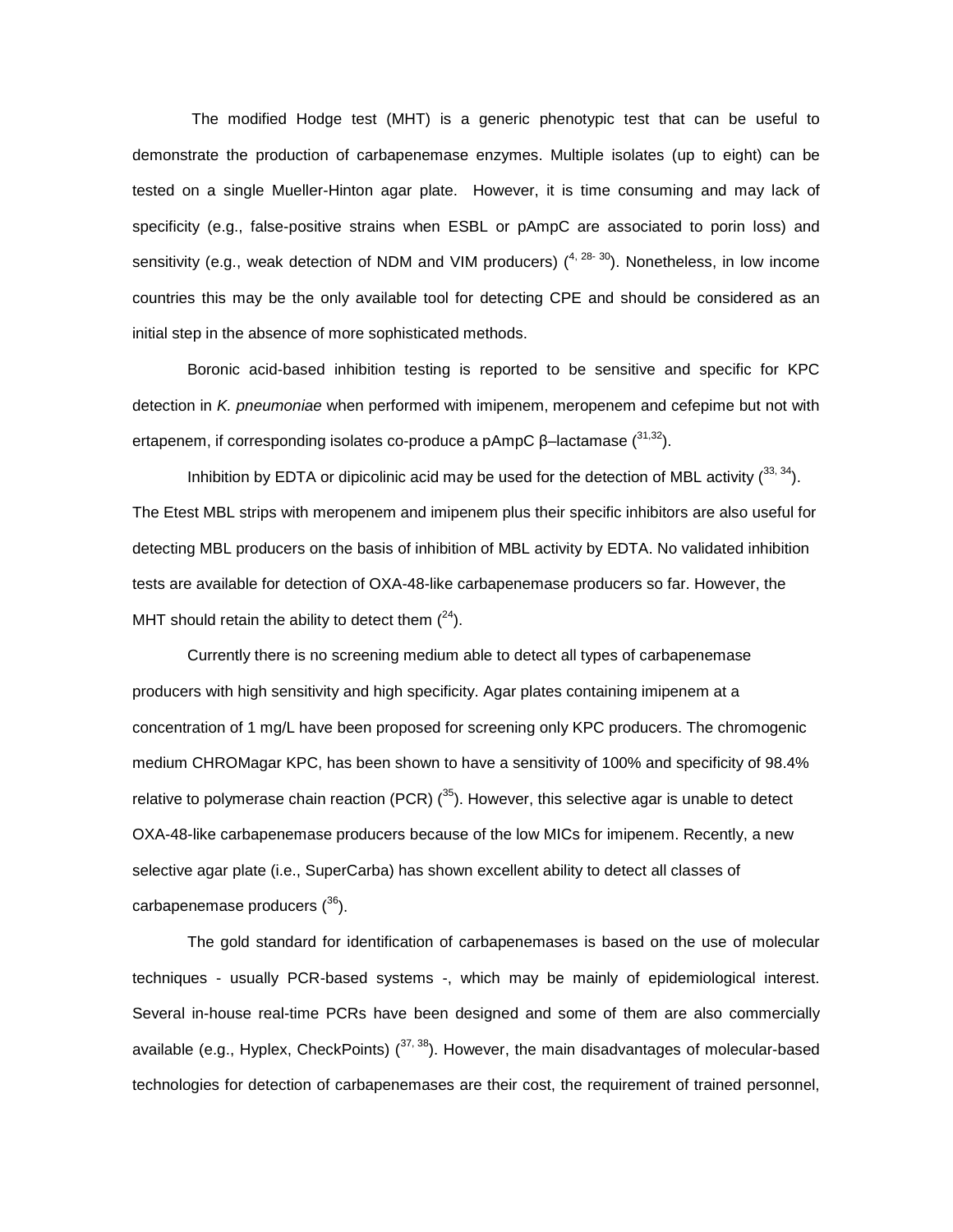and inability to detect any novel carbapenemase gene. Often these methods are beyond the scope of less well financed laboratory systems. Thus, there is an urgent need for inexpensive, rapid, sensitive, and specific tests for detection of carbapenemase activity. In this context, microarray technology (e.g., CheckPoints platforms) seems the most versatile method that can be routinely implemented to detect all classes of carbapenemases with high sensitivity and specificity  $(^{39}$ <sup>-41</sup>).

In Table 2 our recommendations for the identification of CPE are summarized.

# **Table 2. Identification of CPE. Summary of recommendations**

- The detection of carbapenemase producers can be based on the AST results but with careful attention on the MICs or inhibition diameters for carbapenems. Reference MIC methods are more sensitive than disk diffusion, Etest and automated systems, so they should be used if possible.
- Carbapenem breakpoints are frequently modified, so clinical microbiologists and clinicians should keep them updated.
- Susceptibility to ertapenem can be used for the initial screening of carbapenemase production but then more appropriate phenotypic (e.g., MHT) and molecular methods (e.g., PCR-based or microarray) should be implemented when possible to confirm the presence of carbapenemase genes.
- In low income countries, and for those laboratories without reference MIC methods, in cases where a CPE is suspected, MHT can be initially used, and then confirmed by a reference laboratory that implement molecular methods.
- This reference laboratory should ideally be always available in low incoming countries.

## **5. Predisposing factors and related infections**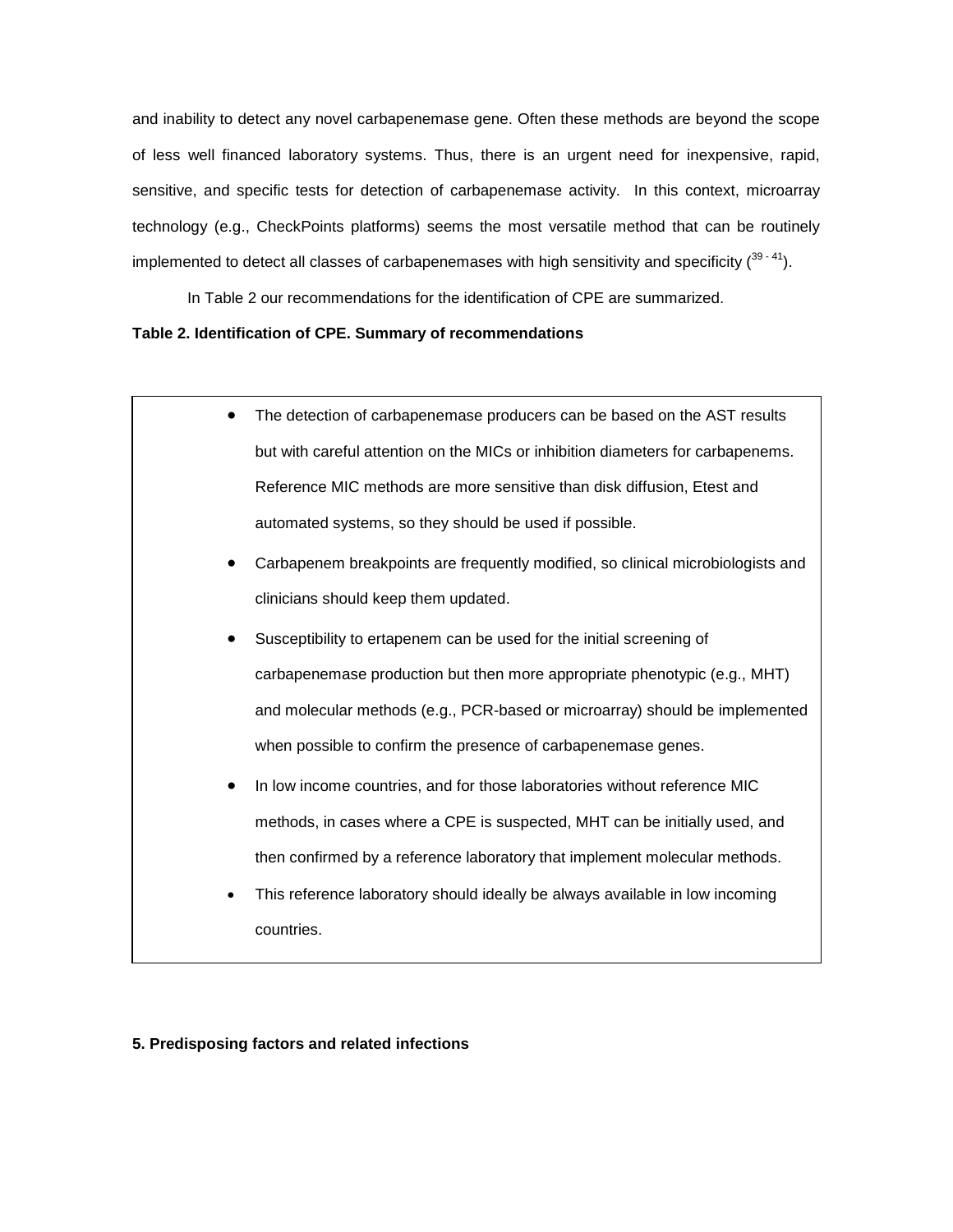As is the case for infections due to other MDR Gram-negatives (e.g., ESBL producers), risk factors for infection include advanced age, severity of the underlying illness, ICU stay, previous antibiotic exposure, invasive devices, organ or stem-cell transplantation, mechanical ventilation, and prolonged hospital stays  $(^{42-45})$ .

Clinical infections are usually healthcare associated and are – in most cases- bacteremia, ventilator-associated pneumonia, urinary tract and surgical site infections. Infections produced by CPE -mainly *K. pneumoniae* - have been associated with increased cost and length of stay, treatment failures and increased mortality. Overall, the attributable mortality is about 30-50%  $\binom{8,46,47}{1}$ 

#### **6. Antimicrobial treatment**

Experience on antimicrobial treatment of CPE infections and clinical outcomes are based on a limited number of patients, coming from low- to medium- grade evidence studies, and therefore the optimal treatment is not well established. It is pivotal to stress that for the selection of the antimicrobial agents, the results of the susceptibility tests and location of the infection must be considered for the individual treatment decisions. Also, it is important to remind that patients who are only colonized – but not clinically infected- should not be treated with antimicrobial agents. The professionals taking care of CPE infected patients must be aware that the following recommendations should be always adapted to their local epidemiology and patterns of resistance, and that - considering the dynamic evolution of resistance- in no way should be taken as definitive.

#### 6.1 Polymyxins

In vitro susceptibility to polymyxins (i.e., colistin and polymyxin B) amongst clinical CPE isolates ranges globally from 80 to 100%. However, in some areas resistance can be very high due to the clonal spread of resistant strains ( $48-50$ ). Colistin is more widely used than polymyxin B. It exhibits a concentration-dependent bactericidal killing, so that the area under the curve (AUC)/MIC ratio is the most predictive pharmacokinetic (PK)/ pharmacodynamic (PD) parameter of therapeutic success (<sup>51, 52</sup>). Colistin is often the only agent active against CPE bacteria which achieves adequate serum levels to treat bloodstream infections (BSIs)  $(^{42})$ . In the past, polymyxins were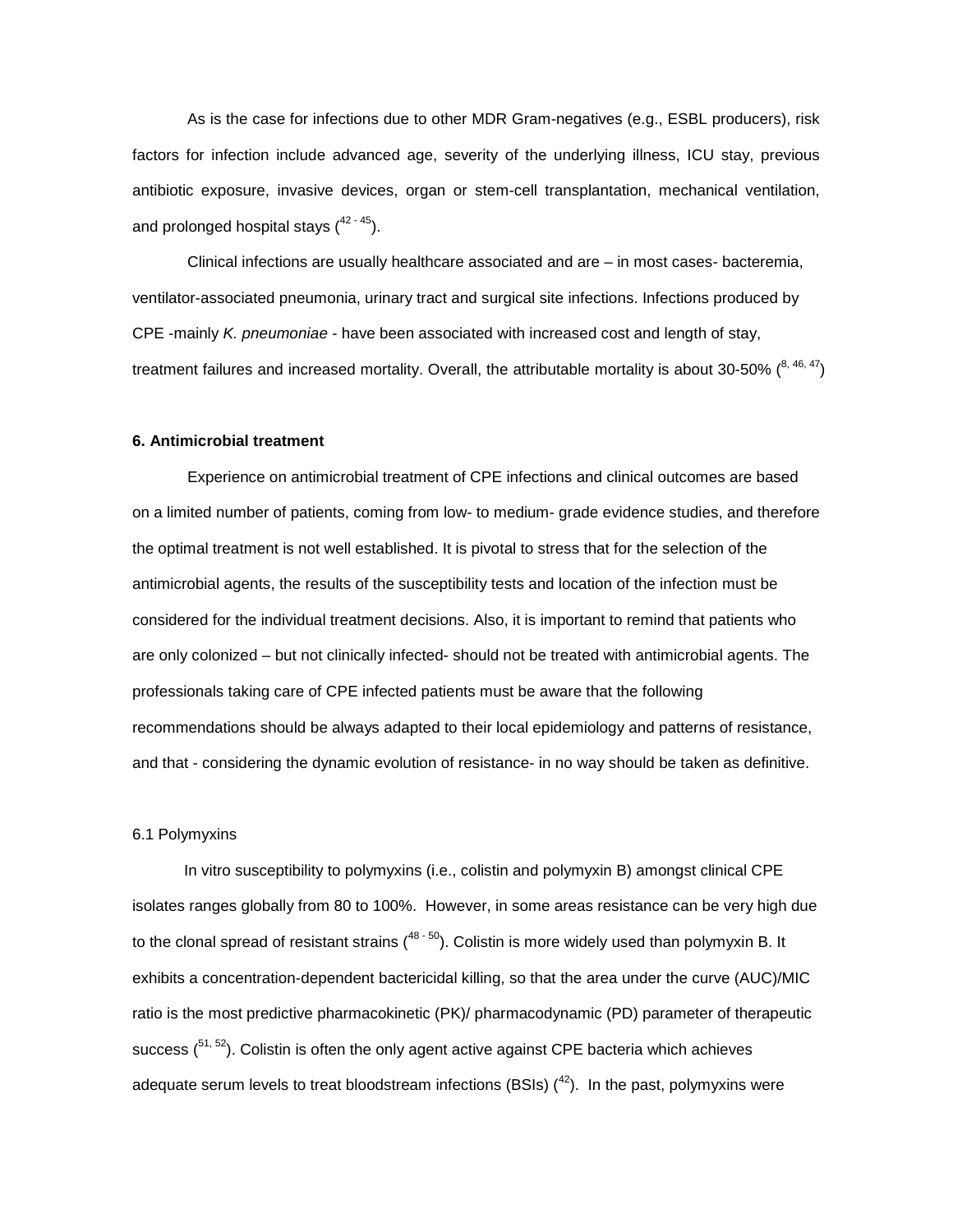used infrequently, largely due to their associated nephro- and neuro-toxicity. However, the emergence of multidrug resistant (MDR) and extreme drug-resistant pathogens led to renewed interest and a significantly increase in its use. Subsequently, various studies have improved the knowledge of PK and PD of colistin demonstrating that it seems to be efficacious and relatively safe <sup>(53</sup>). Nephrotoxicity associated with colistin is seen in about 10%-15% and -in most cases- is transient and probably related to dosage and duration of treatment  $(^{54-56})$ .

Unfortunately, the most appropriate dosing regimen of colistin to maximize clinical effectiveness has not been well defined, and many studies showed that usual doses (more common, 3 MU colistin methanesulfonate [CMS] every 8 h) reaches suboptimal concentrations  $(^{53, 57 \cdot 59})$ . Indeed, current dosing schemes of colistin do not attain serum concentrations that would be sufficient for the treatment of infections caused by pathogens with MICs higher than 0.5 mg/L. In a retrospective study that evaluated patients with infections due to MDR Gram-negatives who received several daily dosages of colistin, multivariate analysis of survival data showed that lower total daily dosage of intravenous colistin was associated with increased mortality  $(^{60, 61})$ . Newer PK/PD studies suggest that loading doses might be useful to rapidly achieve active concentrations at the site of infection  $(53, 55, 62, 63)$ .

To avoid dosage confusion, clinicians should be aware that 1 mg of colistin base activity is contained in 2.4 mg colistin methanesulfonate (CMS) that is equivalent to 30,000 IU of CMS. So, to better understand the common published regimens, 100 mg of colistin sulfate base is equivalent to 240 mg of CMS and to 3 MU CMS. CMS is a non-active pro-drug of colistin.

Recent data from a PK analysis of critically ill patients showed that to obtain a colistin steady-state plasma concentration of 2.5 mg/L, a 70-kg patient with a creatinine clearance rate of 80 mL/minutes needs to receive a CMS loading dose of 10 MU, followed by a maintenance CMS daily dose of 10 MU  $(^{63})$ .

Recent studies showed that a loading dose of 6 to 9 MU, followed by maintenance doses of 4.5 to 6 MU every 12 h – always adjusting to renal function- could be more effective than previous prescribed regimens of 3 MU every 8 h. With this change in dosage, nephrotoxicity was not significantly increased. Titration of dose on the basis of renal function by prolonging dosing interval,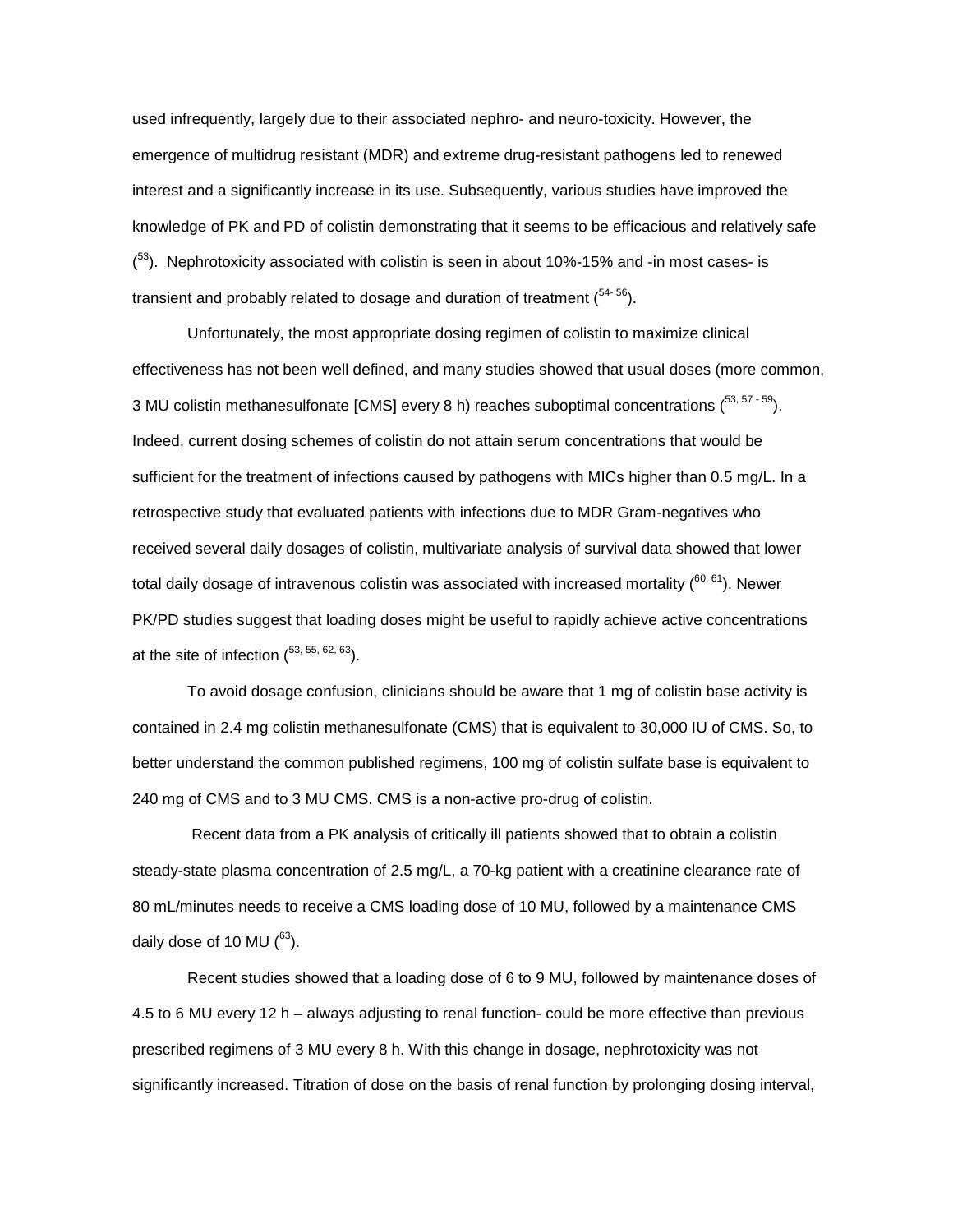instead of by reducing the single dose (according to colistin's concentration-dependent pharmacodynamic behavior), may contribute to the low rate and moderate severity of renal damage  $(56)$ .

*Proteus* spp. and *Serratia* spp. are naturally resistant to colistin. Colistin resistance might develop more frequently in carbapenem-resistant *K. pneumoniae* than in MDR *A. baumannii* or *P. aeruginosa* ( 64, 65)*.* Increased use of this agent is associated with the emergence of heteroresistant isolates  $(^{66})$ , due to alteration of the membrane lipopolysaccharide structure. The development of resistance during therapy may be related to the presence of heteroresistant subpopulations. This phenomenon was observed in 15 out of 16 MDR *K. pneumoniae* isolates considered susceptible by MIC testing, a result consistent with the very high mutant prevention concentration observed  $(^{67})$ .

#### 6.2 Tigecycline

Tigecycline is a glycylcycline – a bacteriostatic agent - that has a good susceptibility profile in vitro. Several studies reported delayed clearance of the organism, recurrence of pathogens, and the need for prolonged administration to achieve favorable outcomes. Tigecycline is a timedependent active drug, therefore it is important to prolong the maximum exposure time to maintain serum levels over the MIC; the suitable PK/PD parameter is the AUC/MIC ratio (<sup>68</sup>). Recently, a clear PK-PD relationship for *fAUC*<sub>0–24</sub>/MIC ratio and clinical and microbiological responses has been demonstrated (<sup>69</sup>).

Due to its PK/PD profile, tigecycline is not recommended for treatment of bacteremia, respiratory or other serious infections. The peak serum concentrations achieved with the standard dosing regimen of the drug (50 mg twice daily) range from 0.6 to 0.9 mg/l, while those attained in the urine and in the epithelial lining fluid are substantially lower ( $^{70, 71}$ ). Considering also the tigecycline's MIC distribution ranging between 1 and 2 mg/L for the majority of contemporary KPCproducing *K. pneumoniae* isolates, the poor therapeutic efficacy of the drug in serious infections can be explained.

Trials with higher dosing schedules are eagerly awaited. *Enterobacteriaceae* with resistance to this drug - caused by point gene mutations - have been reported among clinical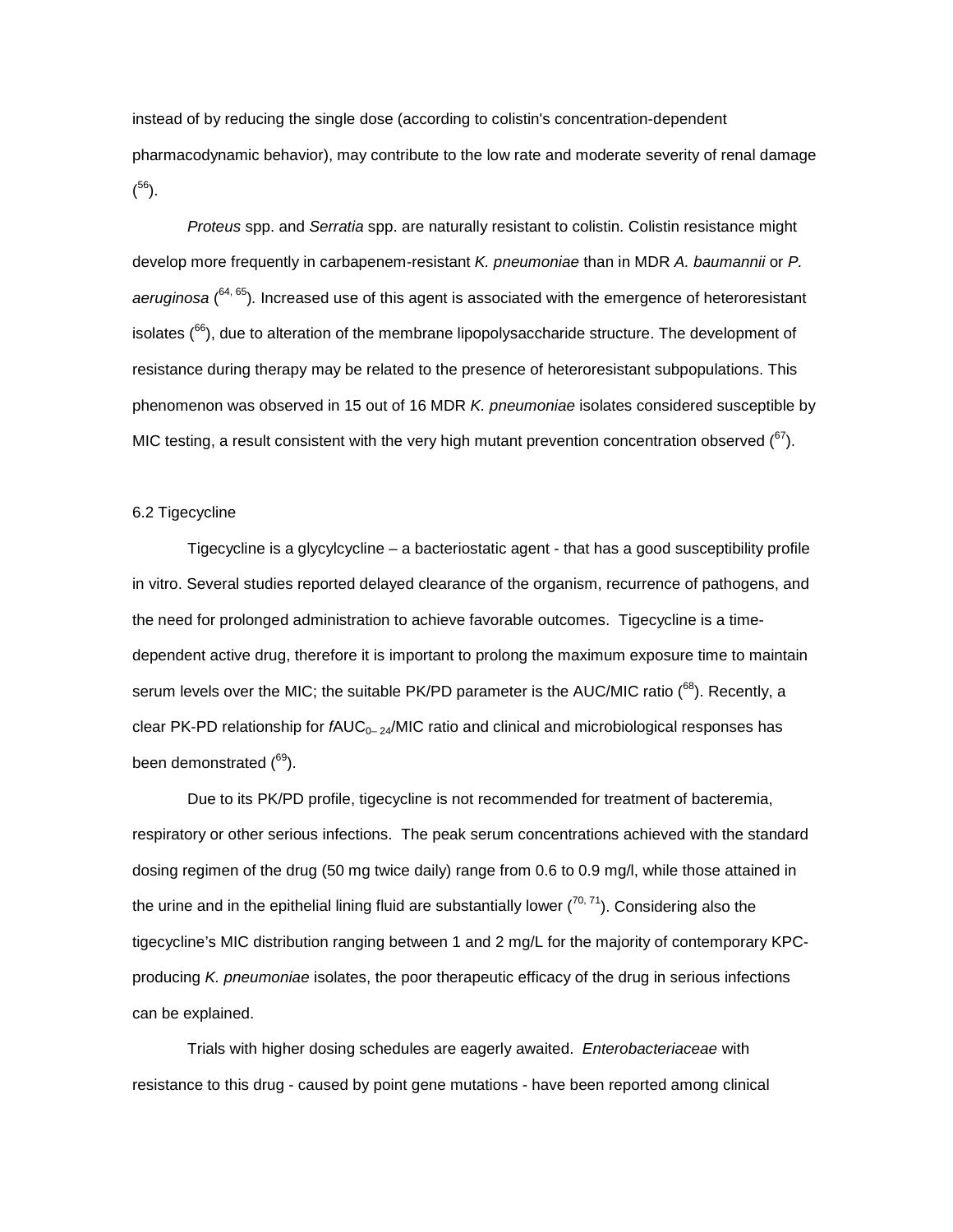isolates  $(7^{2, 73})$ . An alert by the US Food and Drug Administration  $(7^{4})$  advocated for the use of alternative drugs to tigecycline in the case of severe infections. This suggestion stemmed from a pooled analysis of data from comparative trials for different indications, which showed increased overall mortality with tigecycline treatment. However, a recent large prospective non-interventional study of over 1000 patients – mainly with complicated intra-abdominal infections or complicated skin and skin tissue infections- resulted in no excessive mortality associated with tigecycline. In this study, tigecycline achieved favorable clinical success rates in a population of patients seriously ill and with a high prevalence of multidrug-resistant pathogens, showing also a good safety and tolerability profile  $(^{75})$ 

#### 6.3 Aminoglycosides

Aminoglycoside resistance is increasing among CPE. In susceptible strains, in vitro data have shown rapid bactericidal activity of gentamicin against gentamicin-susceptible strains  $\binom{76}{ }$ . Other lineages may carry modifying enzymes for gentamicin and other aminoglycosides - namely amikacin and tobramycin- which have been shown to be less effective against infections due to MDR-*K pneumoniae*. When infecting organisms are aminoglycoside susceptible, they are a useful therapeutic option. Published data regarding the use of aminoglycosides as monotherapy against carbapenemase-producing *K. pneumoniae* infections are scarce, and therefore cannot be recommended.

#### 6.4 Fosfomycin

Fosfomycin is a naturally occurring phosphonic acid derivative that inhibits cell wall biosynthesis at an earlier stage than β-lactam antibiotics. This drug displays in vitro activity against ESBL-producing *Enterobacteriaceae* (including carbapenem-resistant *K. pneumoniae*) (77). The activity of fosfomycin was evaluated against 68 KPC-producing *K pneumoniae* isolates, 23 of which were non-susceptible to tigecycline and/or colistin. The susceptibility rates were 93% for the overall group, 87% for the group non-susceptible to tigecycline and/or colistin, and 83% (five out of six isolates) for the extremely drug resistant (i.e., non-susceptible to both tigecycline and colistin)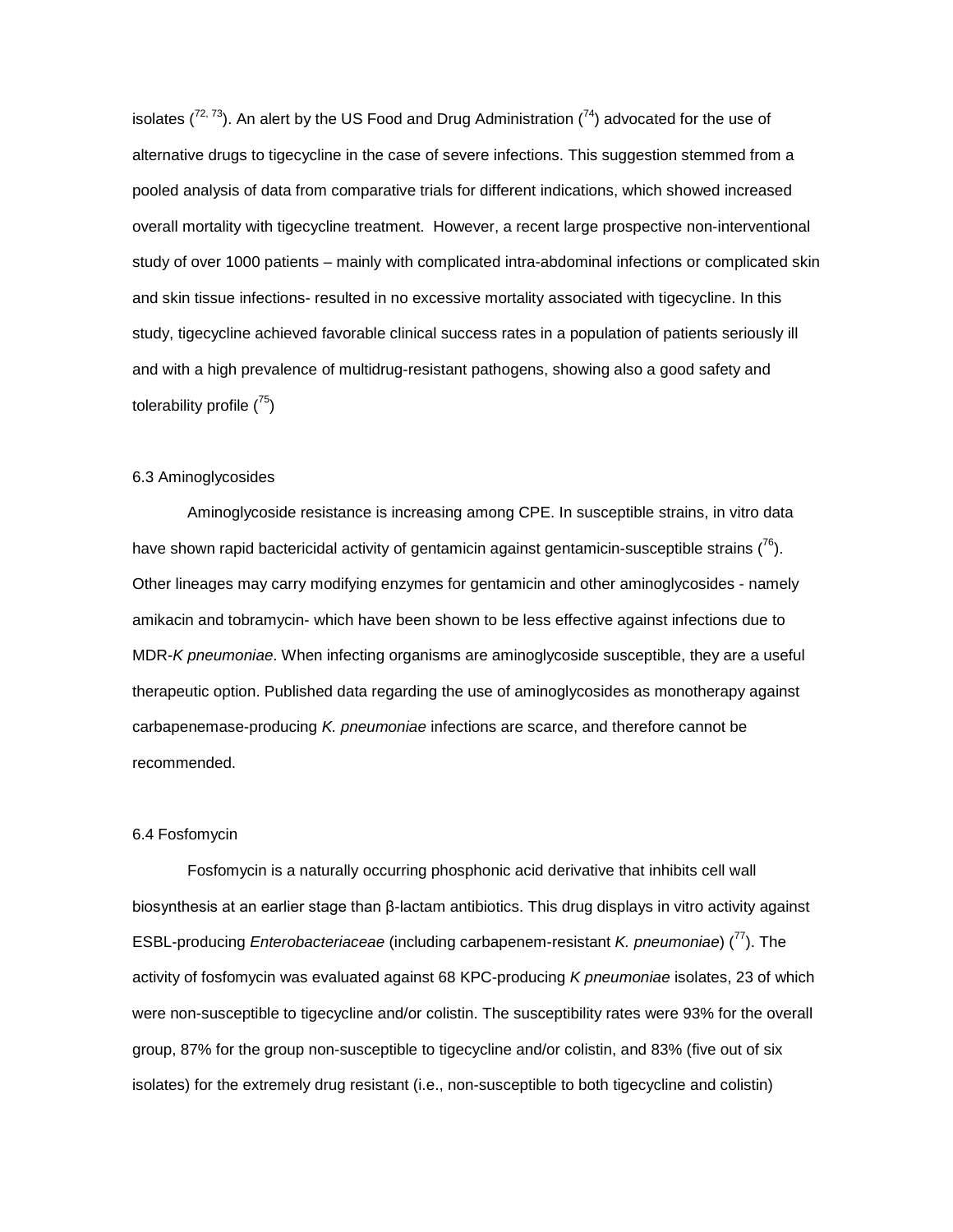subgroup  $(7^8)$ . Michalopoulos et al., using 2-4 g four-times daily fosfomycin in combination with colistin (six cases), gentamicin (three cases) or piperacillin/tazobactam (one case), obtained a promising clinical success rate (100%) in the treatment of serious infections caused by carbapenem-resistant *K. pneumoniae* ( 79).

The main consideration regarding the use of fosfomycin as a last resort option for the treatment of CPE infections lies in the potential for emergence of resistance during therapy  $(^{80})$ . Additional data are required to determine the benefit from the administration of fosfomycin as an adjunct to other active agents in the treatment of infections caused by CPE.

#### 6.5 Combination therapy for CPE

Polymyxins are commonly used in combination with other antimicrobials, although prospective data to evaluate the efficacy of this approach are not available. Combination therapy may be helpful in preventing bacterial resistance (<sup>42</sup>). In terms of outcomes, cumulative experience supports the use of combination therapy in patients with CPE infections.

Qureshi et al  $(^{81})$ , in a retrospective analysis of 41 patients with bacteremia due to KPCproducing *K. pneumoniae*, found that combination therapy was independently associated with survival. The 28-day mortality was 13.3% in the combination therapy group compared with 57.8% in the monotherapy group  $(P = 0.01)$ . The most commonly used combinations were colistin, polymyxin B or tigecycline combined with a carbapenem. Of note, despite in vitro susceptibility, patients who received monotherapy with colistin, polymyxin B or tigecycline had a higher mortality of 66.7% (8/12).

Hirsch et al  $(^{12})$  reviewed 15 studies/reports containing 55 unique patient cases (57 treatment courses). Treatment with aminoglycosides (6/8 patients, 75%), polymyxin combinations (8/11, 73%) and tigecycline (5/7, 71%) appeared to have higher success rates compared to carbapenem (6/15, 40%) and polymyxin (1/7, 14%) monotherapy. The absolute numbers of treated patients were too small for any conclusion to be drawn. Another limitation was that many of the papers were single case reports or small series where precise definitions (e.g, infection vs. colonization, success vs failure) were not clear.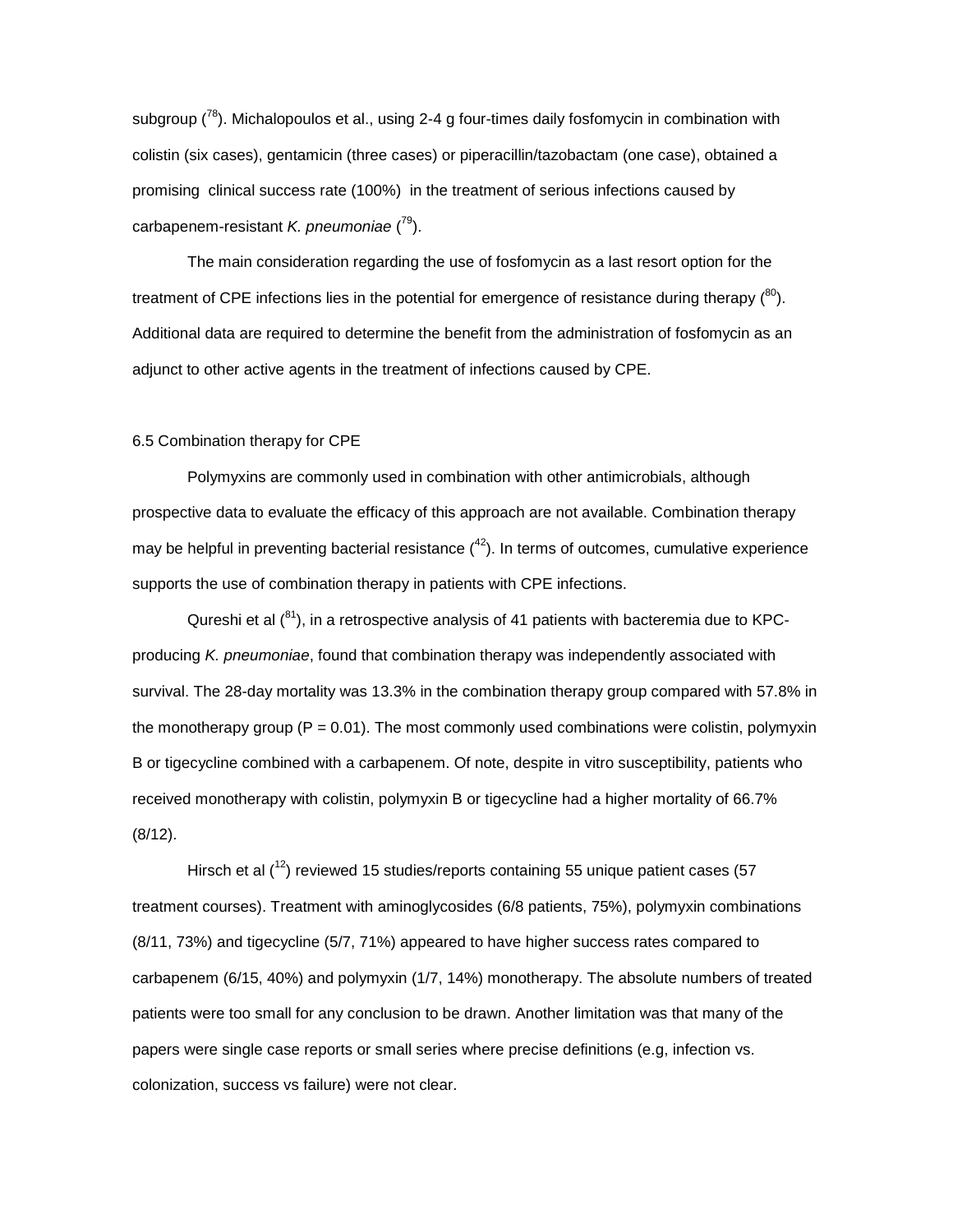Daikos et al  $\binom{82}{ }$  performed a prospective observational study to evaluate the importance of VIM production on outcome of patients with *K. pneumoniae* BSIs. The lowest mortality (8.3%) was observed in the group of patients who received combination therapy with two active drugs, one of which was a carbapenem and the other either colistin or an active aminoglycoside, whereas therapy with one active drug resulted in mortality rate of 27% (10/37 patients died) similar to that observed in patients who received inappropriate therapy (28.6%; 4/14 patients died).

Zarkotou et al  $(^{83})$  reviewed outcomes of 53 patients who experienced BSIs caused by KPC-producing *K. pneumoniae.* Appropriate antimicrobial therapy (at least one active drug) was administered in 35 patients. The 20 patients who received combination schemes had favorable infection outcomes, whereas seven of 15 patients given one active drug died ( $P = 0.001$ ).

Tzouvelekis et al  $(^{84})$  recently performed a systematic search to evaluate the efficacy of different antimicrobial regimens in the treatment of infections caused by carbapenemase-producing *K. pneumoniae*. A total of 298 patients were identified, 158 infected with KPC- and 140 with MBLproducing *K. pneumoniae*. The vast majority of these patients had serious infections; 244 had BSIs and 32 pneumonia. One hundred and forty three patients received monotherapy (only one drug was active in vitro against the infecting organism), 99 received combination therapy (at least two drugs were active in vitro) and the remaining 56 received "inappropriate therapy" (no drug was active in vitro). Carbapenem susceptibility status was taken as reported in relevant studies in which the previous CLSI interpretive criteria were applied. Overall, combination therapy was superior to monotherapy. By dividing the patients who received combination therapy into two groups on the basis of inclusion of a carbapenem in the treatment scheme, the lowest failure rate (8.3%) was observed in the group who received carbapenem-containing regimens. Monotherapy with an aminoglycoside or a carbapenem was more effective as compared to "inappropriate therapy", whereas treatment with tigecycline or colistin as single active agents resulted in failure rates (35.7% and 47.2% respectively) comparable to that observed for patients who received inappropriate therapy (45%). Combinations of carbapenem with colisitin (5.5% of failures) or with an aminoglycoside (6.2%) performed significantly better than when these drugs were used alone or as part of other combinations. On the other hand, combinations of tigecycline (24% of failures), colistin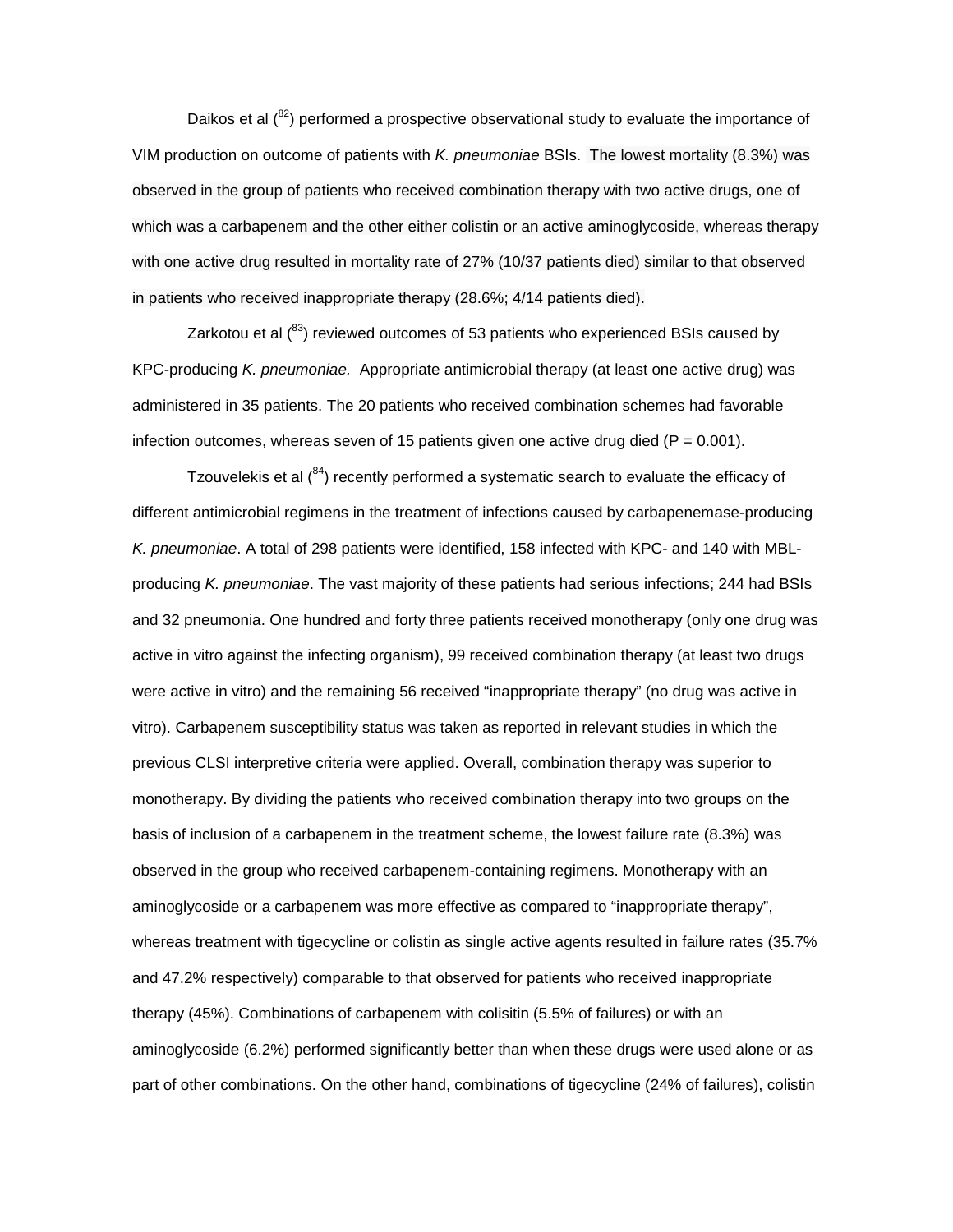(32%) and aminoglycosides (33.3%) in regimes not including a carbapenem exhibited higher failure rates.

In a recent published multicenter retrospective cohort study, conducted in 3 Italian hospitals, Tumbarello et al (<sup>85</sup>) examined 125 patients with BSIs caused by KPC-producing producing *K*. *pneumoniae*. The overall 30-day mortality rate was 41.6%. A significantly mortality rate was observed among patients treated with monotherapy (54.3% vs 34.1% in those who received combined drug therapy;  $P = 0.02$ ). Of note, in multivariate analysis, combination therapy with tigecycline, colistin, and meropenem was independently associated with survival (OR: 0.11; 95% CI: .02–.69; P = 0.01). In infections caused by *K. pneumoniae* with a MIC value of ≤4 mg/L for meropenem, inclusion of this drug in a combined-drug regimen was associated with a survival rate of 86.6%. Moreover, even in patients with infections caused by isolates with higher meropenem MICs, combined therapy with this drug reached a survival rate of 75%.

Based on the studies analyzed above, it appears that carbapenems retain some therapeutic efficacy against infections caused by CPE, a fact which is supported by human PK/PD studies. Carbapenems display time-dependent bactericidal killing when free drug concentrations remain above the MIC for 40–50 % of the time between dosing intervals. The probabilities of attaining 50 % T>MIC target for an isolate with a MIC of 4 mg/L is 69 % for the traditional dosing regimen (e.g. 30 min infusion of 1 g every 8 hours for meropenem) and increases to 100 % for the highdose/prolonged infusion regimen (e.g. 3 hour infusion of 2 g every 8 hours for meropenem). Even for a MIC of 8 mg/L, the high-dose/prolonged-infusion regimen displays a relatively high probability (85 %) of bactericidal target attainment  $(61, 86, 87)$ .

Although experience with carbapenems in the therapy of infections caused by CPE is still limited, the abovementioned data support the notion that carbapenems may be a reasonable treatment option against these infections provided that: (*i*) the carbapenem MIC for the infecting organism is ≤4 mg/L and probably up to 8 mg/L; (*ii*) a high-dose prolonged-infusion regimen is administered to drive the PK/PD profile to acceptable exposures; and (*iii*) this class of agents is administered in combination with another active compound, preferably with an aminoglycoside or colistin. The authors of these recommendations stress the fact that probably in many regions or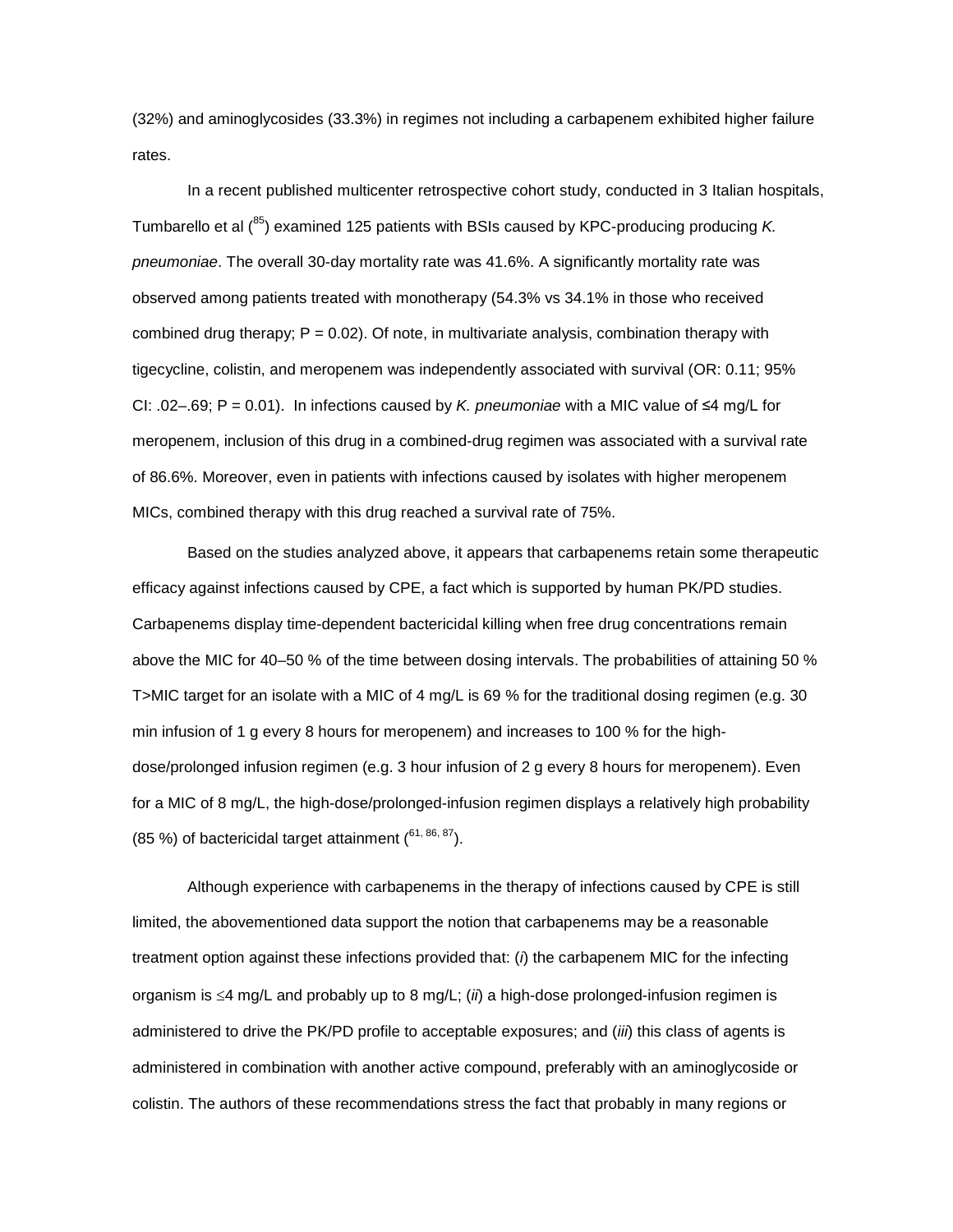hospitals the MICs of carbapenems are often not available or usually higher than 8 mg/L. In these situations, carbapenems should not be used as part of a combination regimen to avoid further selection of resistance.

In vitro synergy data support the use of a colistin/tigecycline combination  $(^{88})$ . Another study (<sup>89</sup>) suggests that rifampicin, doxycycline, and tigecycline may be useful additions to polymyxin B in the treatment of infections caused by highly-resistant carbapenemase-producing *K. pneumoniae*. Polymyxin B and rifampicin were synergistic in vitro against 15 of 16 isolates of carbapenemresistant *K. pneumoniae* ( 76)

In conclusion, although clinical experience for the treatment of CPE infections is quite limited, there is growing evidence that combination schemes containing at least two agents with in vitro activity against CPE provide superior therapeutic potential against infections caused by these multi-drug resistant pathogens.

In Table 3 recommendations for the antimicrobial treatment of CPE are summarized.

**Table 3. Antimicrobial treatment of CPE. Summary of recommendations**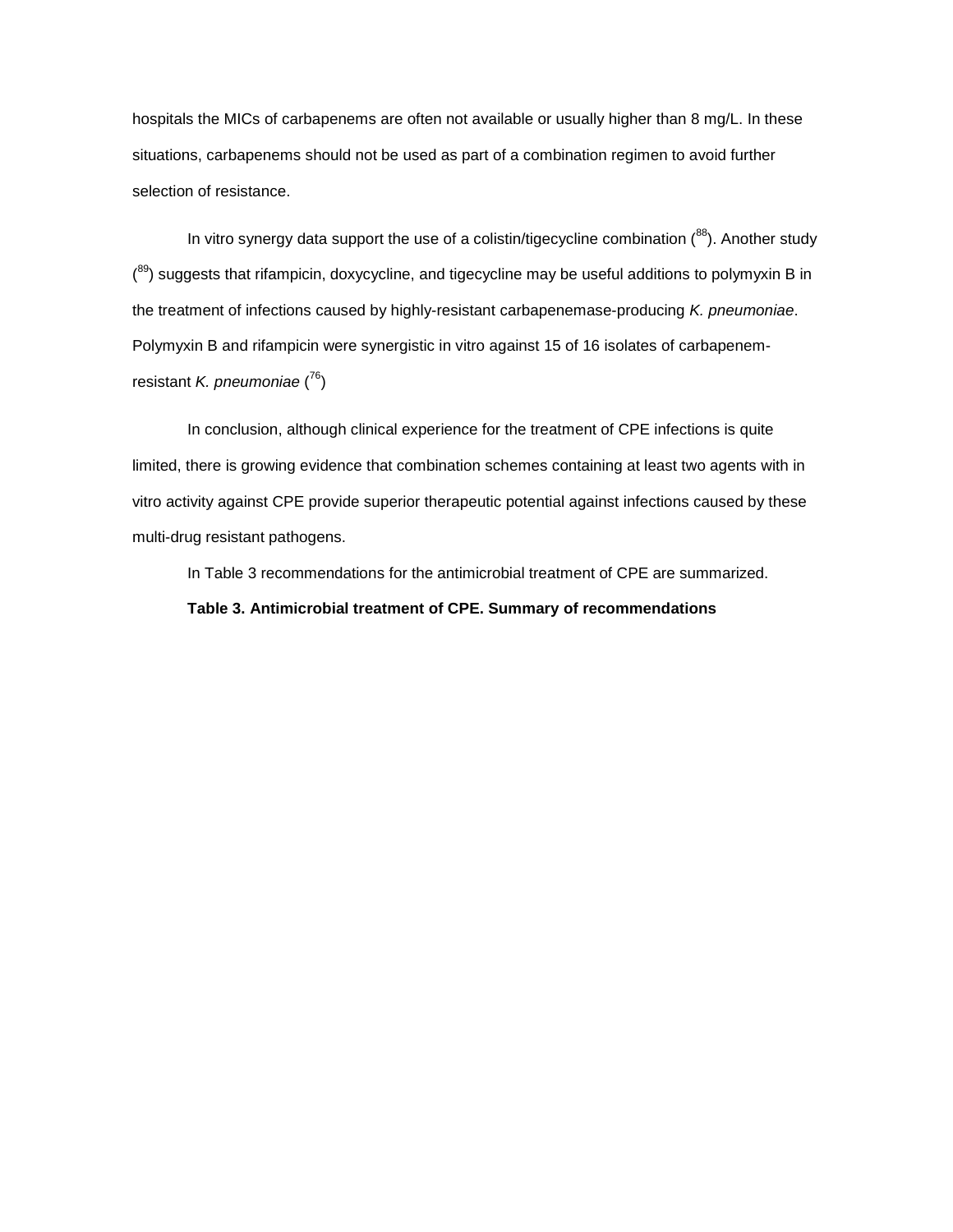|           | AST results and localization of the infection must be considered for the      |
|-----------|-------------------------------------------------------------------------------|
|           | individual treatment decisions.                                               |
|           | Current dosing regimens of colistin may be suboptimal. A loading colistin     |
|           | dose of 6 to 9 MU followed by 4.5- 6 MU bid could be recommended with no      |
|           | additional nephrotoxicity.                                                    |
|           | Tigecycline is not recommended as monotherapy for treatment of                |
|           | bacteremia, respiratory or other serious infections, unless other options are |
|           | not available.                                                                |
|           | Aminoglycosides should not be used as monotherapy for CPE infections.         |
|           | Fosfomycin has not already been widely studied to treat CPE infections, so    |
|           | should be used with caution and always in combination with one active agent   |
|           | - with the possible exception of the urinary tract.                           |
| $\bullet$ | Combination of a carbapenem with another active agent, preferentially an      |
|           | aminoglycoside or colistin could lower mortality provided that the MIC of     |
|           | carbapenem for the infecting organism is up to 4 mg/L - and probably up to    |
|           | 8 mg/L- and the drug is administered in a high-dose/prolonged-infusion        |
|           | regimen.                                                                      |
|           | In cases where the MICs for carbapenems are not available or are higher       |
|           | than 8 mg/l, this class of drugs should not be used as part of a combination  |
|           | regimen to avoid further selection of resistance.                             |

# **7. Prevention**

Patients with unrecognized colonization with CPE have served as reservoirs for transmission during outbreaks  $(90)$ . Vigilance on the part of the IPC teams and early detection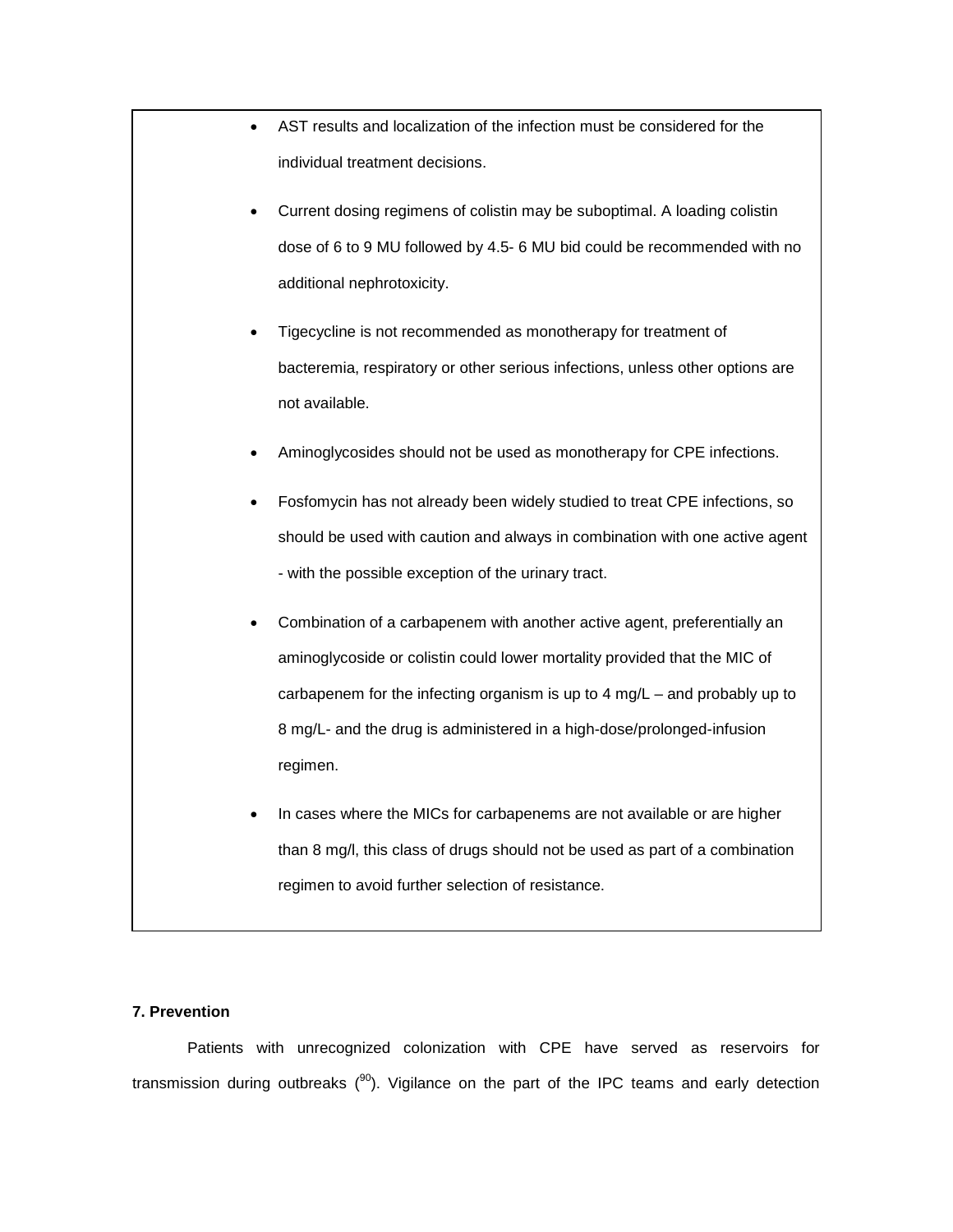through laboratory based targeted surveillance is essential to prevent the spread of CPE. This is particularly important for patients who traveled or were hospitalized in high-risk areas for acquiring CPE (e.g., colonization with NDM or KPC producers in people from endemic areas). Rectal swab culture is the best accepted method for detecting stool carriage.

The US CDC  $(^{29})$  recommends for all acute and long-term care facilities the following core measures: hand hygiene, contact precautions, patient isolation and dedicated staff, minimization of the use of invasive devices -particularly urinary catheters-, promotion or reinforcement of antibiotic stewardship and screening for CPE. As supplemental measures for healthcare facilities with CPE transmission, CDC recommends active surveillance and chlorhexidine baths.

The ECDC  $(^{91})$  guidelines are similar to the CDC recommendations and suggests that actions to control CPE in acute healthcare settings should be similar to those targeted to other MDROs, e.g. ESBL-producing *Enterobacteriaceae*. Recommendations are a) early implementation of active surveillance by rectal screening for CPE carriage, b) additional precautions for the care of CPE-positive patients, including the wearing of disposable gloves and gown and c) cohort nursing by a separate, dedicated team. The ECDC recognize that the use of Standard Precautions, and especially adherence to hand hygiene policies, is the cornerstone for preventing transmission of MDROs, including CPE, in healthcare settings. Additional recommended infection control measures include: active screening cultures on admission or transfer of all high-risk patients; routine use of clinical laboratory screening tests for accurate detection of CPE; pre-emptive isolation of high-risk patients pending the results of the active surveillance and, if positive, continuous active surveillance; contact precautions and isolation or cohorting care for all CPE-colonized patients; dedicated staff and cohort nursing for all isolated patients who are carriers of CPE; prudent use of antimicrobial agents and a system for monitoring compliance with all the aforementioned measures.

As noted, there are no significant differences between US CDC and ECDC.

This International Working Group agrees and endorses the abovementioned recommendations. Many practical and pivotal points should be kept in mind to prevent CPE dissemination in different scenarios and resources´ countries and regions, as summarized in following paragraphs.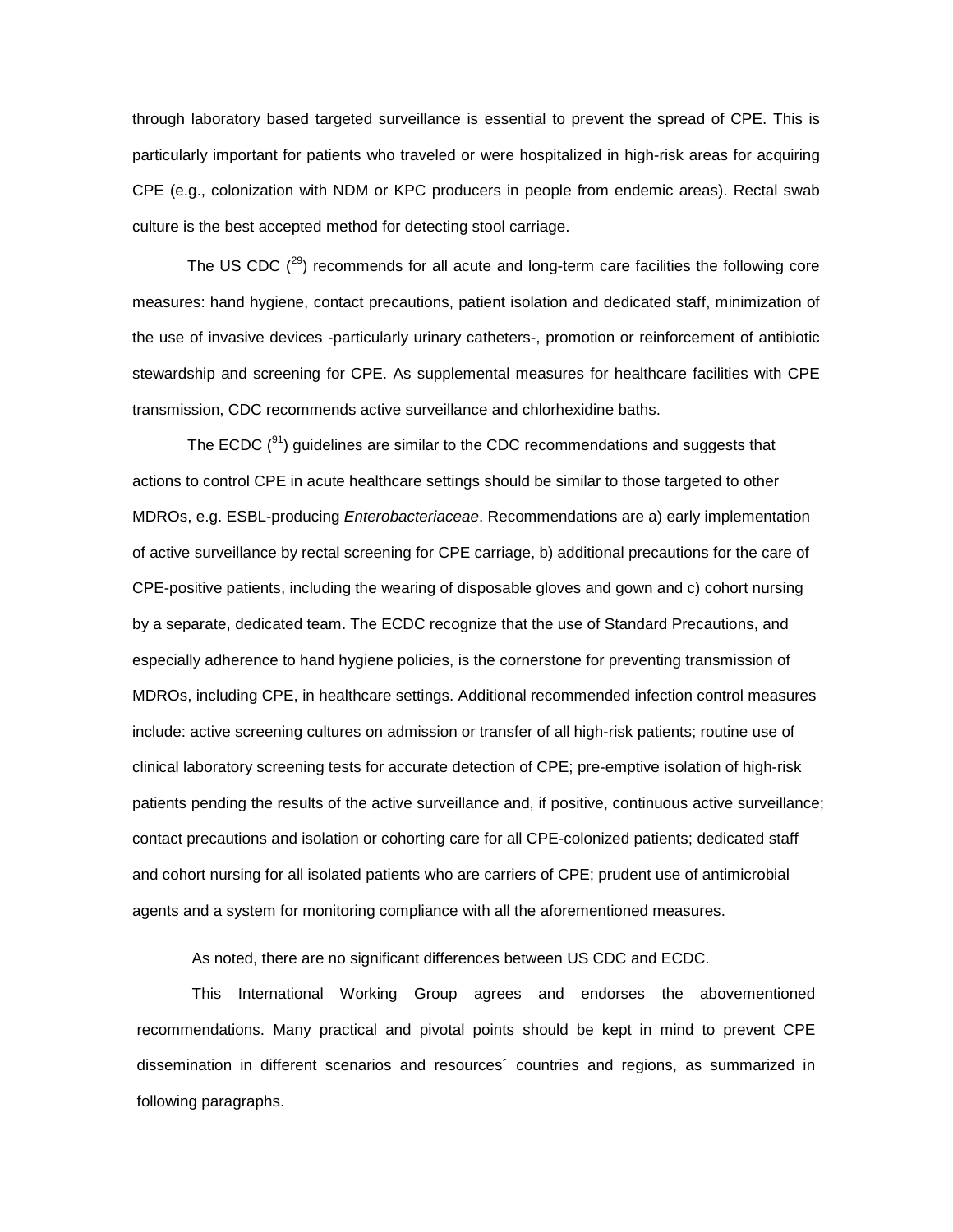Facilities should ensure that healthcare personnel are familiar with proper hand hygiene technique, ensure access to hand hygiene stations, and actively monitor the compliance with this pivotal issue in different areas. Immediate feedback should be provided to staff that miss opportunities for hand hygiene.

Contact precautions ideally should be carried out in a single-patient room preferably with *en-suite* bathroom and toilet facilities. When not available, consultation with infection control is necessary to assess the various risks associated with other patient placement options (e.g., cohorting or keeping the patient with an existing roommate). Contact precautions include wearing a gown, apron and gloves for all interactions that may involve contact with the patient or potentially contaminated areas in the patient's environment. If placed in a single room, the door must remain closed at all times with a clear notice on the door with instructions for all those entering the room including visitors and healthcare workers. If placed in a cohort facility, contact precautions should be carried out with clearly visible notices around the patients' bed area. Patients, staff, family and visitors must be aware of, and comply with adopted IPC measures. It is advisable to continue with these precautions until the patient has been discharged from the healthcare facility rather than depend on a negative culture result.

The strategy for screening for CPE will depend upon the current epidemiological situation of every health care facility.

#### 1*. Point prevalence cultures*

If the review of microbiology records for the preceding 6-12 months shows previously unrecognized CPE, perform a point prevalence culture survey in high-risk units (e.g., intensive care units, units where previous cases have been identified, and units where many patients are exposed to broad-spectrum ATMs) to look for other cases of CPE.

2. *Surveillance cultures of patients with epidemiologic links to persons from whom CPE have been recovered.*

For example, screening patients of the same unit or who have been cared for by the same health-care personnel.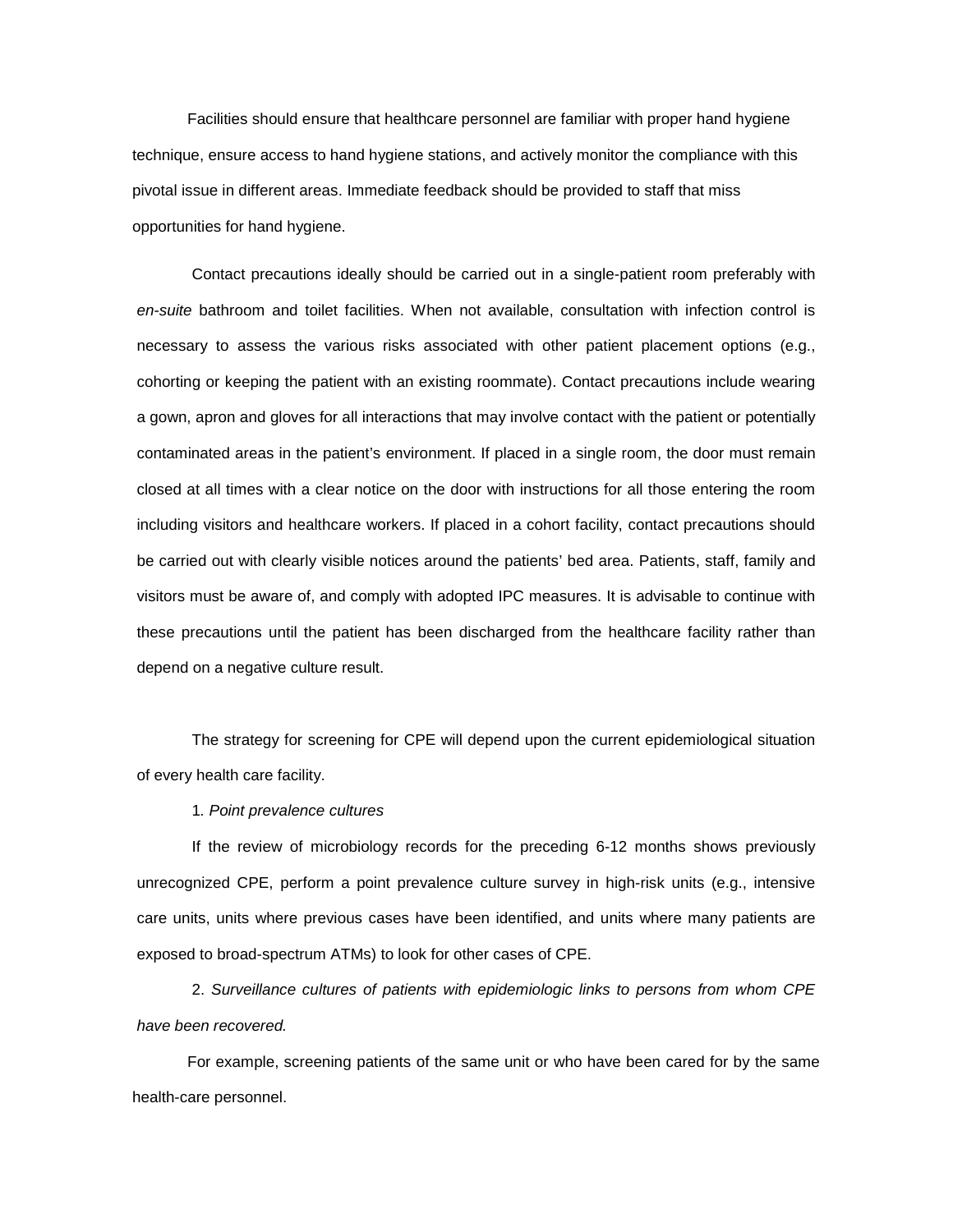#### 3. *Active surveillance*.

This kind of surveillance consists of screening patients who might not be epidemiologically linked to known CRE patients but who meet certain pre-specified criteria. This could include everyone admitted to the hospital, pre-specified high-risk patients (e.g., those admitted from longterm care facilities), and/or patients admitted to high-risk settings (e.g., intensive care units). It is important to underline that the exact impact of active surveillance in preventing CRE spreading is unknown  $(^{29})$ . Screening is carried out by taking a rectal swab and sending it to the laboratory for identification of CPE.

In low to middle income countries active surveillance is often difficult because of the lack of laboratory support and staffing shortages. It is therefore recommended that good infection control such as mandatory hand washing and contact precautions- are instituted as soon as possible and remain in place until the patient has been discharged. Recent studies have shown the success of implementing at least part of these recommendations  $(^{92-94})$ .

In institutions where CPE are endemic, facilities should consider additional strategies. These include multi-faceted educational reinforcement in different ways to improve hand hygiene, contact precautions (e.g, adopting them preemptively while results of admission surveillance testing are pending), increase frequency of active surveillance cultures, enhance environmental cleaning, evaluate implementing 2% chlorhexidine bathing in certain areas or high risk patients and improve communication about patients with MDR organisms within and between healthcare facilities. The description of all these strategies is beyond the scope of the present statement; in CDC 2012 guidelines the reader will find wider information and recommendations according to different epidemiological situations  $(^{29})$ .

Other institutions of growing concern are long-term care facilities (LTCFs). Initially, KPC producing *K. pneumoniae* appeared to be limited to causing hospital-acquired infections, so the above mentioned recommendations were originally made for acute-care hospitals. More recently, outbreaks or high levels of endemicity have been reported both from LTCFs  $(^{95})$  and long-term acute care hospitals  $(17)$ . So, these recommendations should ideally also be noted by those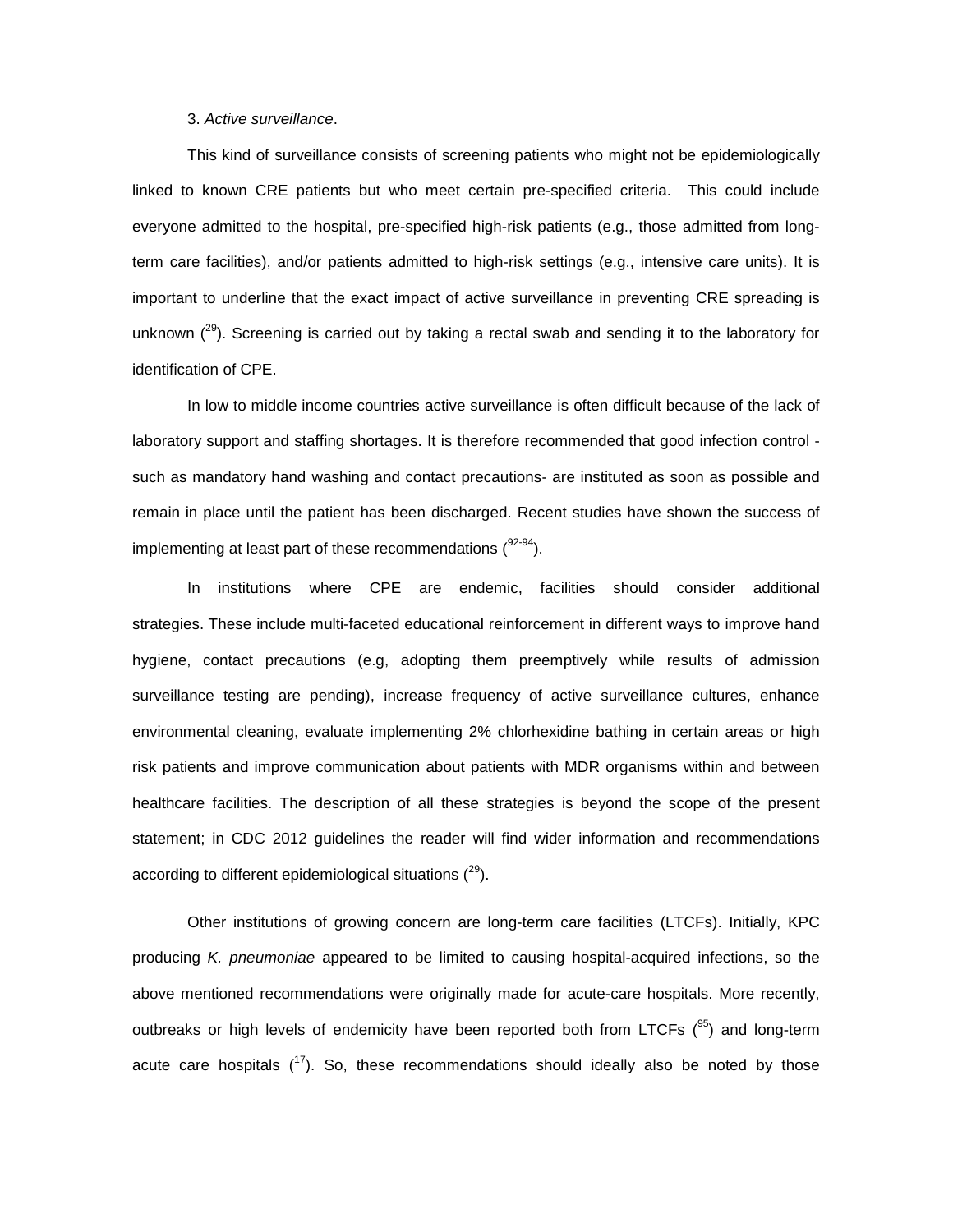facilities´ managers and staff. For example, contact precautions should be also implemented for CPE colonized or infected residents that are high-risk for transmission.

Finally, antimicrobial stewardship represents a cornerstone of any infection control program and implies a multidisciplinary approach. Resistance is due to a complex interaction of multiple factors, but the selection of resistant pathogens by antimicrobial use is probably the most important variable. A number of epidemiologic studies have demonstrated the association between increased antimicrobial use and emergence of resistance. The carbapenems, 3rd and 4th generation cephalosporins and fluoroquinolones – amongst others - have been significantly associated with the emergence of CPE  $\binom{8,43,91}{n}$ . Thus, these drugs warrant particular attention and should always be carefully used.

In Table 4, our recommendations for prevention of CPE are summarized.

### **Table 4. Prevention of CPE. Summary of recommendations**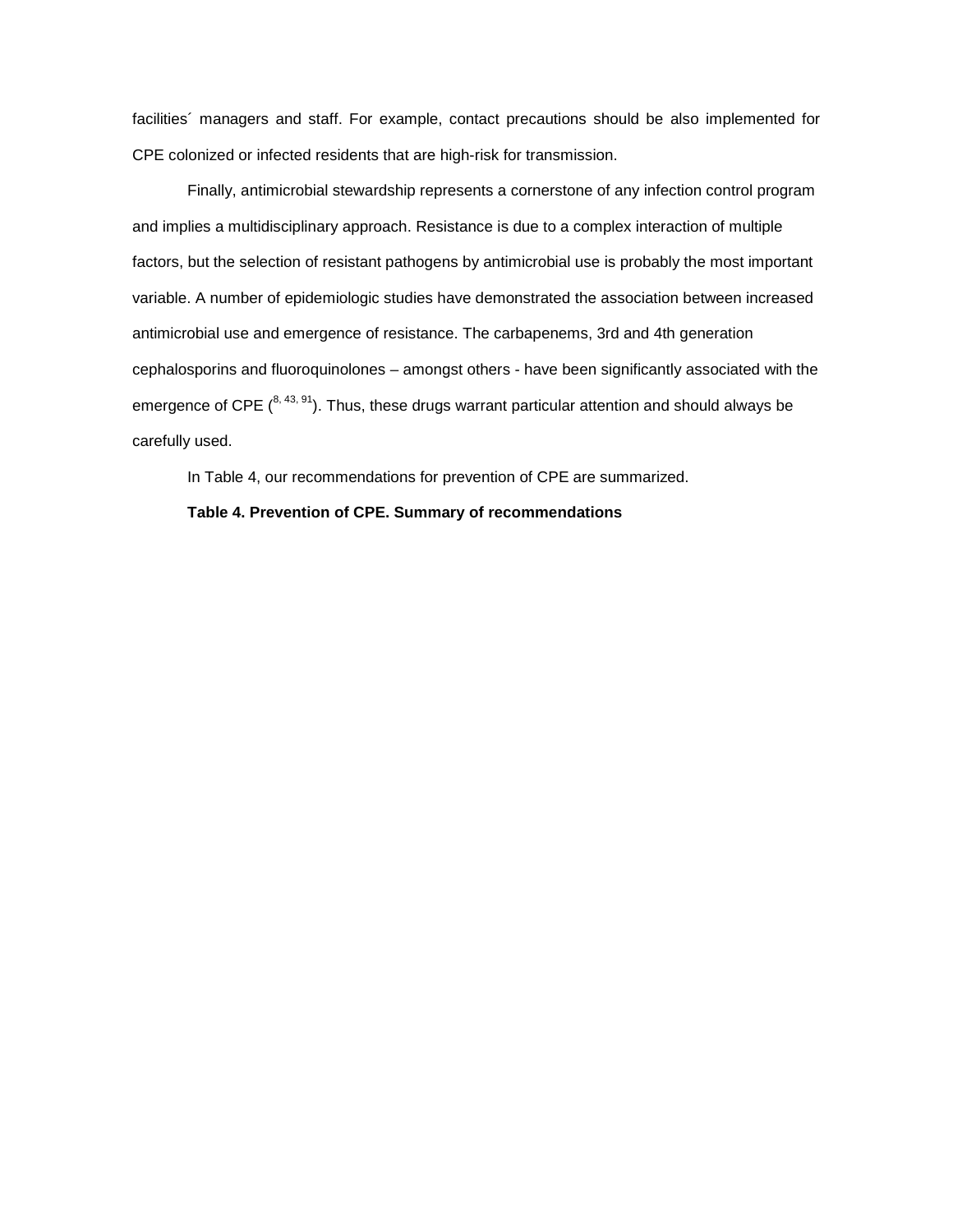- For all different types of hospitals, an aggressive infection control strategy is recommended, including managing all patients with CPE using contact precautions and implementing the guidelines for detection of carbapenemase production.
- Infection control teams should be provided of appropriate human and material resources to accomplish their tasks.
- Educational training of all healthcare workers must be maintained continuously; institutions managers must facilitate these and other interventions.
- Hand hygiene should always be reinforced, monitored, and a priority issue of all health care institutions.
- Health care facilities should always provide resources for and appropriate and sustained compliance with hand hygiene, standard and contact precautions, and heat disinfection of bedpans and urinals..
- Patients under contact precautions should be clearly identified; patients, staff, family and visitors must be aware of adopted measures, including strict hand hygiene.
- The strategy for screening for CPE prevalent point cultures, surveillance of related CPE cases or active surveillance by sending rectal swabs for culture- will depend upon the distinct epidemiological situation of the facility.
- In institutions where CPE are endemic, facilities should consider additional strategies, as educational reinforcement, strengthening of contact precautions, increase frequency of active surveillance cultures, enhance environmental cleaning, improve bedpan and urinal heat disinfection at ward level, chlorhexidine bathing in some situations and improve communication within and between healthcare facilities.
- Antimicrobial stewardship should be progressively established in facilities where currently it is not being carried out, and reinforced where programs are undergoing.
- Carbapenems, 3rd and 4th generation cephalosporins and fluoroquinolones should always be carefully used.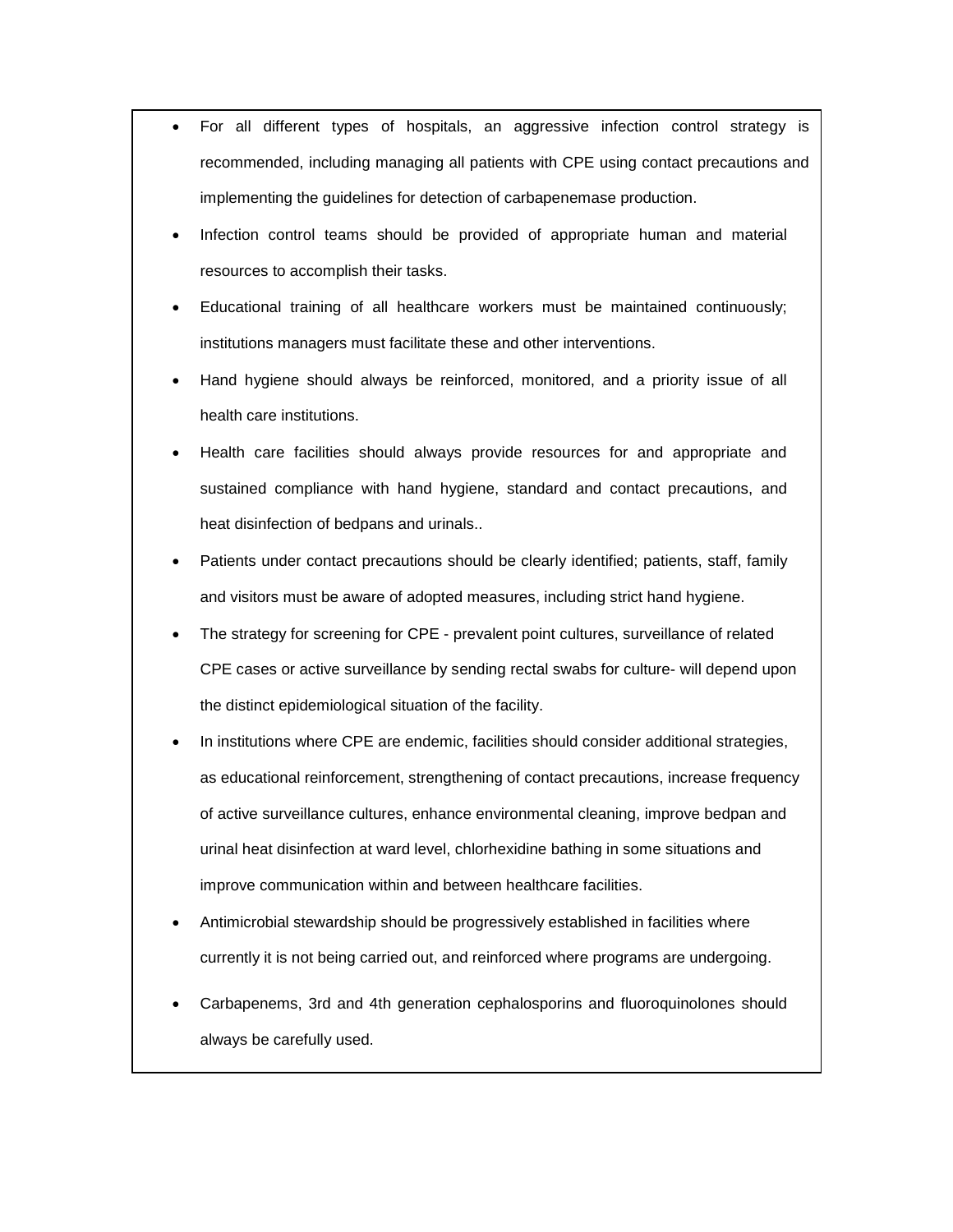#### **Declarations**

**Funding:** No funding sources.

**Competing interests:** Gabriel Levy Hara has received lectures fees from Janssen and Phoenix Argentina Laboratories; Ian Gould has received consultancy/lecture fees from GSK, MSD, Zeneca, Novartis and Pfizer, and for consultancy from Becton Dickinson, Astellas and Biomerieux; Daniel Pryluka is member of the Advisory Board of Astra Zeneca, Scientific Advisor of Richmond Laboratories Argentina, and received lectures fees from Phoenix Argentina Laboratories.

**Ethical approval:** Not required.

#### **References**

- 1. Papp-Wallace KM, Endimiani A, Taracila MA, Bonomo RA. Carbapenems: past, present, and future. Antimicrob Agents Chemother 2011; 55:4943-60.
- 2. Pitout JD, Laupland KB. Extended-spectrum beta-lactamase-producing *Enterobacteriaceae*: an emerging public-health concern. Lancet Infect Dis 2008; 8: 159-66.
- 3. Perez F, Endimiani A, Hujer KM, Bonomo RA. The continuing challenge of ESBLs. Curr Opin Pharmacol 2007; 7: 459-69.
- 4. Nordmann P, Naas T, Poirel L. Global spread of carbapenemase-producing *Enterobacteriaceae*. Emerg Infect Dis 2011; 17:1791-1798.
- 5. Cantón R, Akóva M, Carmeli Y, Giske CG, Glupczynski Y, Gniadkowski M et al. Rapid evolution and spread of carbapenemases among *Enterobacteriaceae* in Europe. Clin Microbiol Infect 2012; 18: 413-431.
- 6. Casellas JM. Antibacterial drug resistance in Latin America: consequences for infectious disease control. Rev Panam Salud Pública 2011; 30:519-528.
- 7. Nordmann P, Dortet L, Poirel L. Carbapenem resistance in *Enterobacteriaceae*: here is the storm! Trends Mol Med 2012; 18:263-72.
- 8. Orsi G, Falcone M; Venditti M. Surveillance and management of multidrug-resistant microorganisms. Expert Rev Anti Infect Ther 2011; 9:653-679.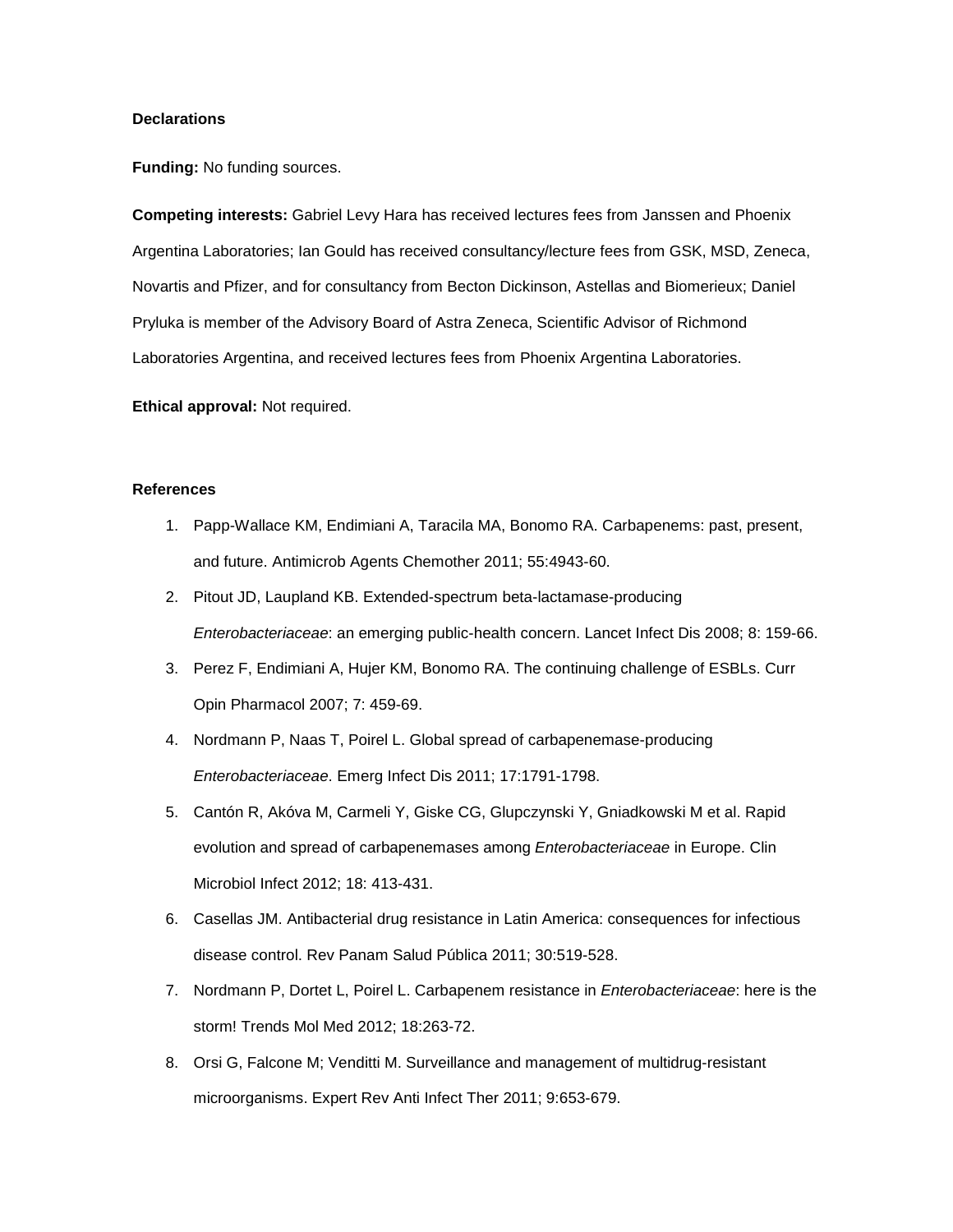- 9. Pfeifer Y, Cullik A, Witte W. Resistance to cephalosporins and carbapenems in Gramnegative bacterial pathogens. Int J Med Microbiol 2010: 300: 371- 379.
- 10. Maltezou HC. Metallo-β-lactamases in Gram-negative bacteria: introducing the era of panresistance? Int J Antimicrob Agents 2009; 33: 405.
- 11. Queenan AM, Bush K. Carbapenemases: the versatile β- lactamases. Clin Microbiol Rev 2007; 20:440- 58.
- 12. Hirsch EB, Tam VH. Detection and treatment options for *Klebsiella pneumoniae* carbapenemases (KPCs): an emerging cause of multidrug-resistant infection. J Antimicrob Chemother 2010; 65:1119-25.
- 13. Endimiani A, Perez F, Bajaksouzian S, Windau AR, Good CE, Choudhary Y et al. Evaluation of updated interpretative criteria for categorizing *Klebsiella pneumoniae* with reduced carbapenem susceptibility. J Clin Microbiol 2010; 48: 4417-25.
- 14. Vading M, Samuelsen Ø, Haldorsen B, Sundsfjord AS, Giske CG. Comparison of disk diffusion, Etest and VITEK2 for detection of carbapenemase-producing *Klebsiella pneumoniae* with the EUCAST and CLSI breakpoint systems. Clin Microbiol Infect 2011; 17: 668-74.
- 15. Kitchel B, Rasheed JK, Endimiani A, Hujer AM, Anderson KF, Bonomo RA, Patel JB. Genetic factors associated with elevated carbapenem resistance in KPC-producing *Klebsiella pneumoniae*. Antimicrob Agents Chemother 2010; 54:4201-7.
- 16. Endimiani A, Hujer AM, Perez F, Bethel CR, Hujer KM, Kroeger J et al. Characterization of blaKPC-containing *Klebsiella pneumoniae* isolates detected in different institutions in the Eastern USA. J Antimicrob Chemother 2009; 63: 427-37.
- 17. Endimiani A, Depasquale JM, Forero S, Hujer AM, Roberts-Pollack D, Fiorella PD et al. Emergence of *bla* KPC-containing *Klebsiella pneumoniae* in a long-term acute care hospital: a new challenge to our healthcare system. J Antimicrob Chemother 2009; 64:1102-10.
- 18. Overturf, G. Carbapenemases: A brief review for pediatric infectious disease specialists. Pediatr Infect Dis J 2010; 29:68-70.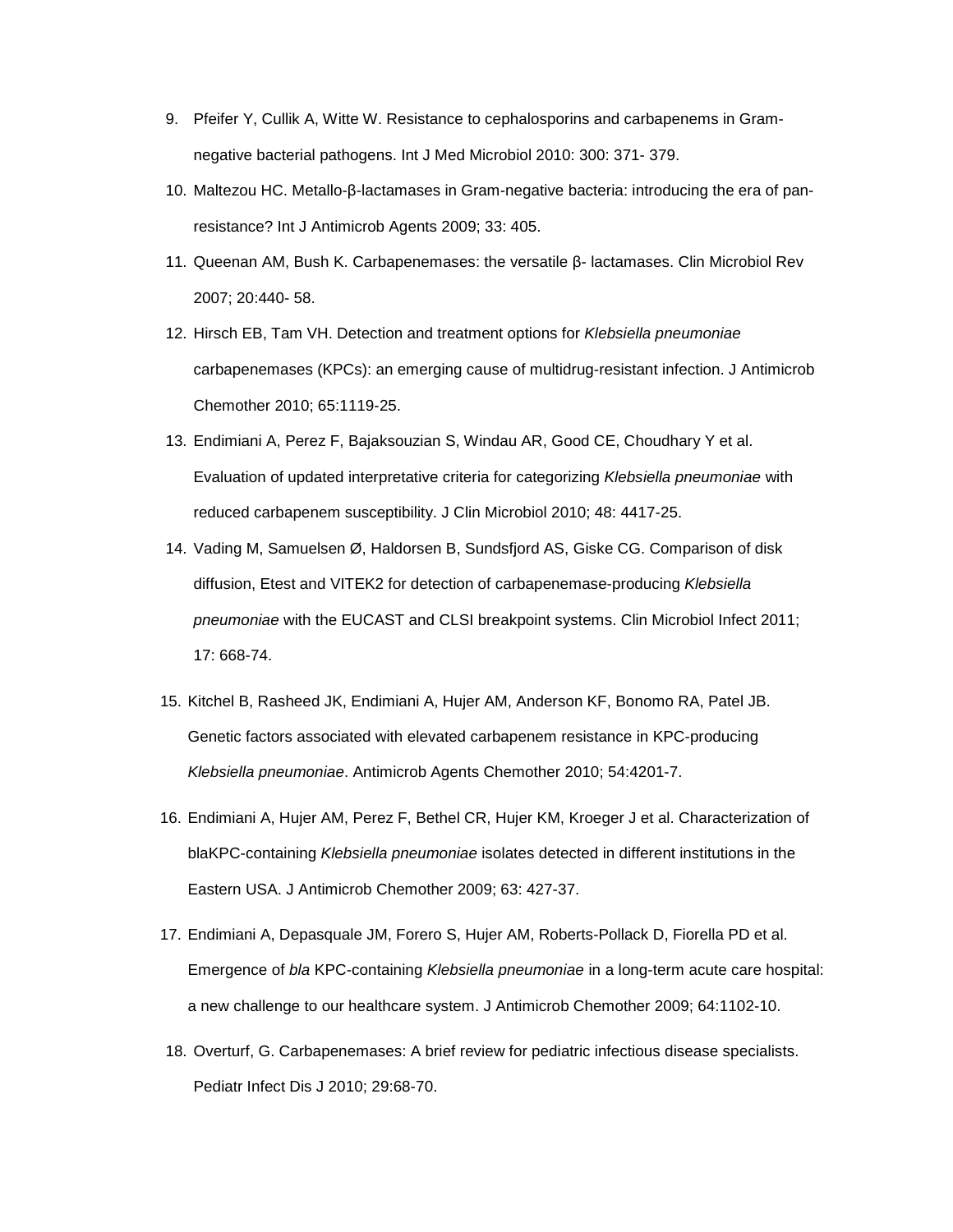- 19. Castanheira M, Deshpande LM, Mathai D, Bell JM, Jones RN, Mendes RE et al. Early dissemination of NDM-1- and OXA-181-producing *Enterobacteriaceae* in Indian hospitals: report from the SENTRY Antimicrobial Surveillance Program, 2006-2007. Antimicrob Agents Chemother 2011; 55:1274-8.
- 20. Yong D, Toleman MA, Giske CG et al. Characterization of a new metallo-β-lactamase gene, *bla*NDM-1, and a novel erythromycin esterase gene carried on a unique genetic structure in *Klebsiella pneumoniae* sequence type 14 from India. Antimicrob Agents Chemother 2009; 53:504-54.
- 21. Kumarasamy KK, Toleman MA, Walsh TR, Bagaria J, Butt F, Balakrishnan R et al. Emergence of a new antibiotic resistance mechanism in India, Pakistan, and the UK: a molecular, biological, and epidemiological study. Lancet Infect Dis 2010; 10:597- 602.
- 22. Nordmann P, Poirel L, Walsh TR, Livermore DM. The emerging NDM carbapenemases. Trends Microbiol 2011; 19: 588-95.
- 23. Walsh TR, Weeks J, Livermore DM, Toleman MA. Dissemination of NDM-1 positive bacteria in the New Delhi environment and its implications for human health: an environmental point prevalence study. Lancet Infect Dis 2011; 11:355-62.
- 24. Poirel L, Potron A, Nordmann P. OXA-48-like carbapenemases: the phantom menace. J Antimicrob Chemother 2012; 67: 1597-606.
- 25. Giani T, Conte V, Di Pilato V, Aschbacher R, Weber C, Larcher C et al. *Escherichia coli* from Italy producing OXA-48 carbapenemase encoded by a novel Tn1999 transposon derivative. Antimicrob Agents Chemother 2012; 56: 2211-3.
- 26. Lartigue MF, Poirel L, Poyart C, Réglier-Poupet H, Nordmann P. Ertapenem resistance of *Escherichia coli*. Emerg Infect Dis 2007; 13: 315-7.
- 27. Doumith M, Ellington MJ, Livermore DM, Woodford N. Molecular mechanisms disrupting porin expression in ertapenem-resistant *Klebsiella* and *Enterobacter* spp. clinical isolates from the UK. J Antimicrob Chemother 2009; 63:659-67.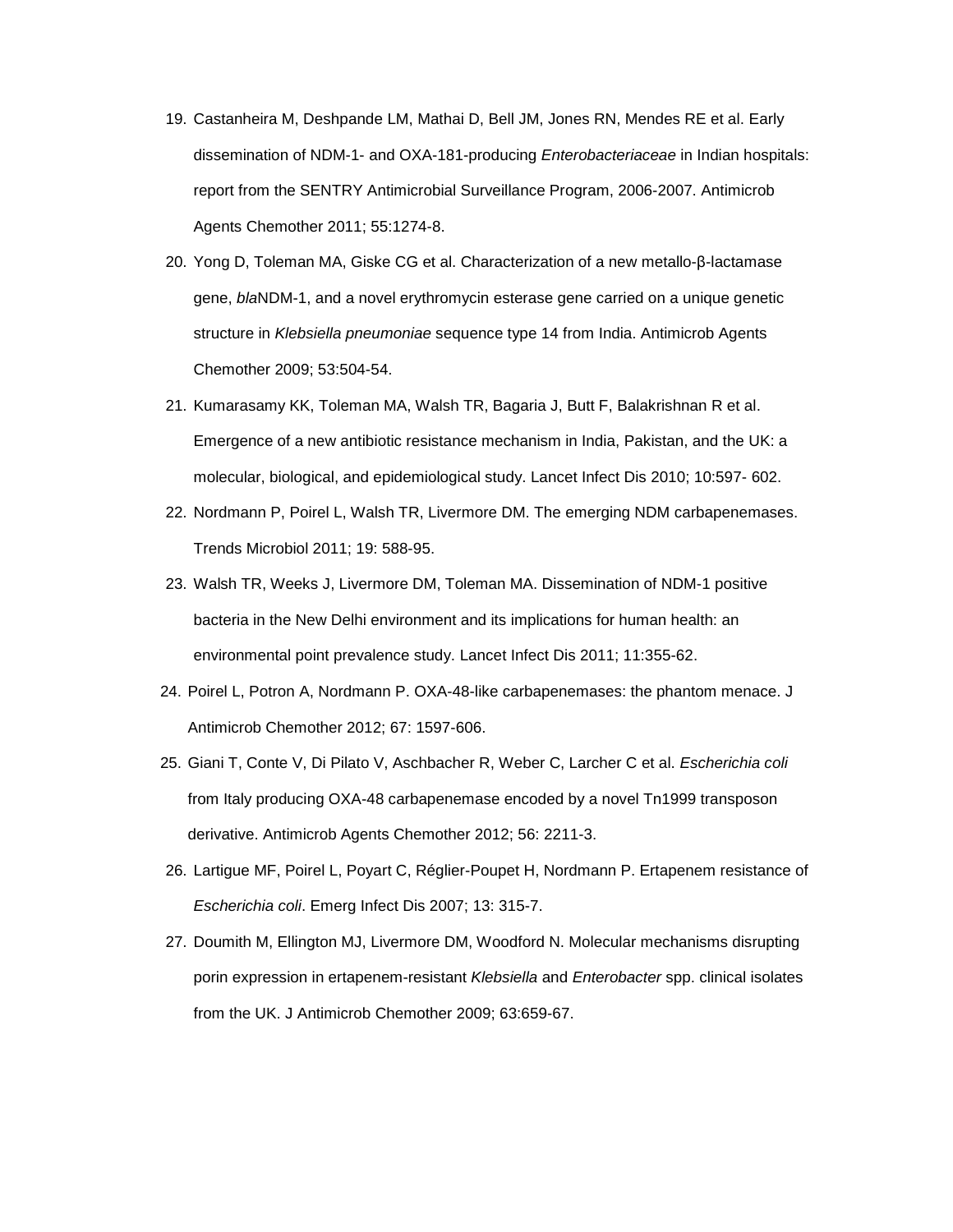- 28. Centers for Disease Control and Prevention (CDC). Guidance for control of infections with carbapenem-resistant or carbapenemase-producing *Enterobacteriaceae* in acute care facilities. MMWR Morb Mortal Wkly Rep 2009; 58:256-60.
- 29. Centers for Disease Control and Prevention (CDC). Guidance for Control of Carbapenemresistant Enterobacteriaceae 2012 CRE Toolkit. Available from: http://www.cdc.gov/hai/pdfs/cre/CRE-guidance-508.pdf (Last access on September 17<sup>th</sup> 2012)
- 30. Galani I, Rekatsina PD, Hatzaki D, Plachouras D, Souli M, Giamarellou H. Evaluation of different laboratory tests for the detection of metallo-β-lactamase production in *Enterobacteriaceae*. J Antimicrob Chemother 2008; 61:548- 53.
- 31. Tsakris A, Kristo I, Poulou A, Themeli-Digalaki K, Ikonomidis A, Petropoulou D et al. Evaluation of boronic acid disk tests for differentiating KPC-possessing *Klebsiella pneumoniae* isolates in the clinical laboratory. J Clin Microbiol 2009; 47:362-7.
- 32. Pasteran F, Mendez T, Guerriero L, Rapoport M, Corso A. Sensitive screening tests for suspected class A carbapenemase production in species of *Enterobacteriaceae*. J Clin Microbiol 2009; 47:1631-9.
- 33. Miriagou V, Pappagianistis CC, Tzelepi E, Bou Casals J, Legakis NJ, Tzouvelekis L S. Detection of VIM-1production in *Proteus mirabilis* by an imipenem dipicolinic acid double disk synergy test. J Clin Microbiol 2010; 4: 667–668.
- 34. Seah C, Low DE, Patel SM, Melano RGl. Comparative evaluation of a chromogenic agar medium, the modified Hodge test, and a battery of meropenem- inhibitor discs for detection of carbapenemase activity in *Enterobacteriacae*. J Clin Microbiol 2011; 49: 1965–1969.
- 35. Samra Z, Bahar J, Madar-Shapiro L, Aziz N, Israel S, Bishara J. Evaluation of CHROMagar KPC for rapid detection of carbapenem-resistant *Enterobacteriaceae*. J Clin Microbiol 2008; 46: 3110-3111.
- 36. Nordmann P, Girlich D, Poirel L. Detection of carbapenemase producers in *Enterobacteriaceae* using a novel screening medium. J Clin Microbiol 2012; 50: 2761-6.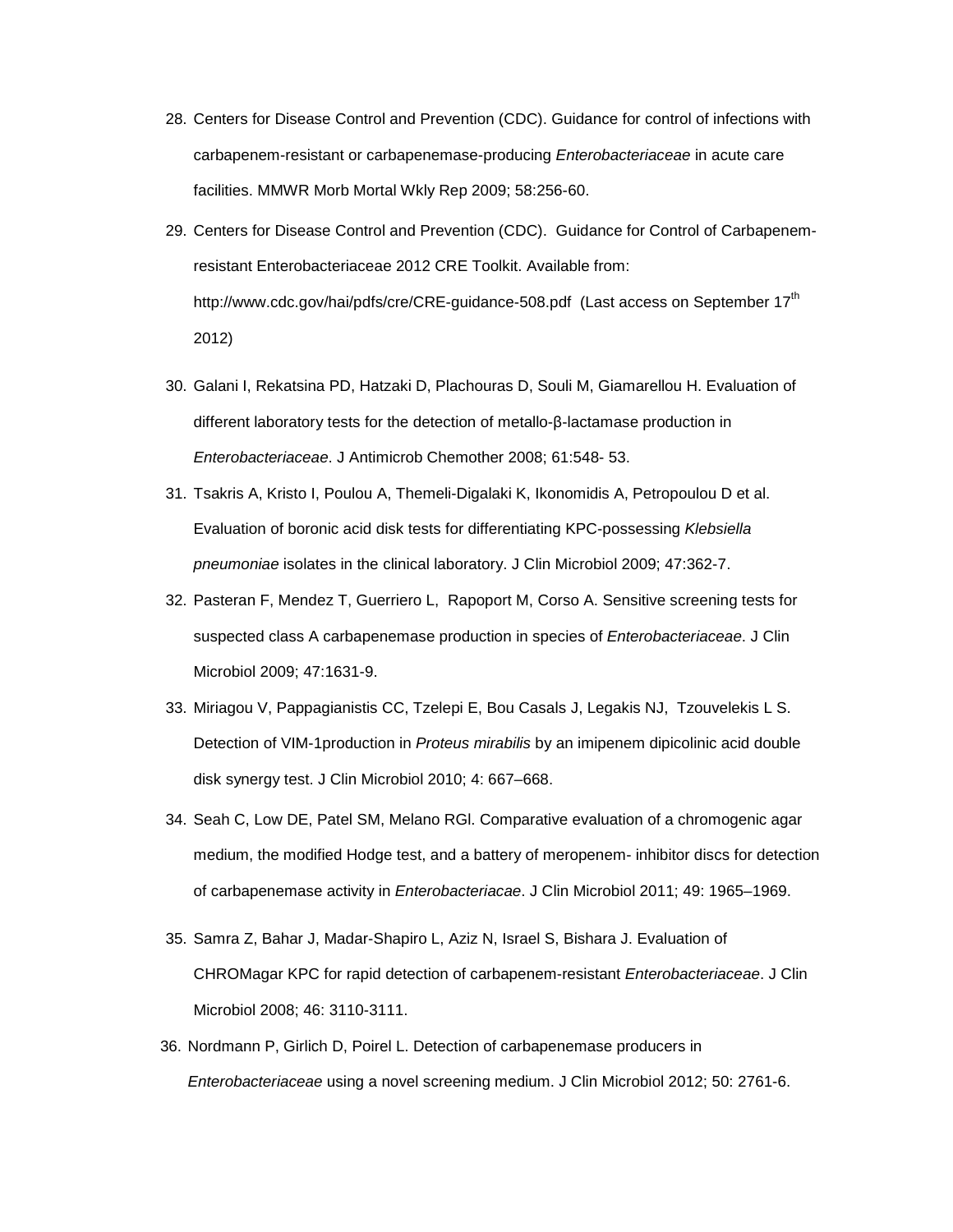- 37. Spanu T, Fiori B, D'Inzeo T, Canu G, Campoli S, Giani T et al. Evaluation of the New NucliSENS EasyQ KPC test for rapid detection of *Klebsiella pneumoniae* carbapenemase genes (blaKPC). J Clin Microbiol 2012; 50:2783-5.
- 38. Kaase M, Szabados F, Wassill L, Gatermann SG. Detection of carbapenemases in *Enterobacteriaceae* by a commercial multiplex PCR. J Clin Microbiol 2012; 50:3115-8.
- 39. Endimiani A, Hujer AM, Hujer KM, Gatta JA, Schriver AC, Jacobs MR et al. Evaluation of a commercial microarray system for detection of SHV-, TEM-, CTX-M-, and KPC-type betalactamase genes in Gram-negative isolates. J Clin Microbiol 2010; 48:2618-22.
- 40. Bogaerts P, Hujer AM, Naas T, de Castro RR, Endimiani A, Nordmann P et al. Multicenter evaluation of a new DNA microarray for rapid detection of clinically relevant *bla* genes from beta-lactam-resistant gram-negative bacteria. Antimicrob Agents Chemother 2011; 55:4457-60.
- 41. Cuzon G, Naas T, Bogaerts P, Glupczynski Y, Nordmann P. Evaluation of a DNA microarray for the rapid detection of extended-spectrum β-lactamases (TEM, SHV and CTX-M), plasmid-mediated cephalosporinases (CMY-2-like, DHA, FOX, ACC-1, ACT/MIR and CMY-1-like/MOX) and carbapenemases (KPC, OXA-48, VIM, IMP and NDM). J Antimicrob Chemother 2012; 67:1865-9.
- 42. Arnold RS, Thom K, Sharma S, Phillips M, Kristie Johnson J, Morgan DJ. Emergence of *Klebsiella pneumoniae* carbapenemase-producing bacteria. South Med J. 2011; 104: 40- 45.
- 43. Nadkarni AS, Schliep T, Khan L, Zeana CB. Cluster of bloodstream infections caused by KPC-2 carbapenemase-producing *Klebsiella pneumoniae* in Manhattan. Am J Infect Control 2009; 37: 121-126.
- 44. Gasink LB, Edelstein PH, Lautenbach E, Synnestvedt M, Fishman NO. Risk factors and clinical impact of *Klebsiella pneumoniae* carbapenemase-producing *K. pneumoniae*. Infect Control Hosp Epidemiol 2009; 30:1180-1185.
- 45. Maragakis LL. Recognition and prevention of multidrug-resistant Gram-negative bacteria in the intensive care unit. Crit Care Med 2010; 38 Suppl 8: S345- S351.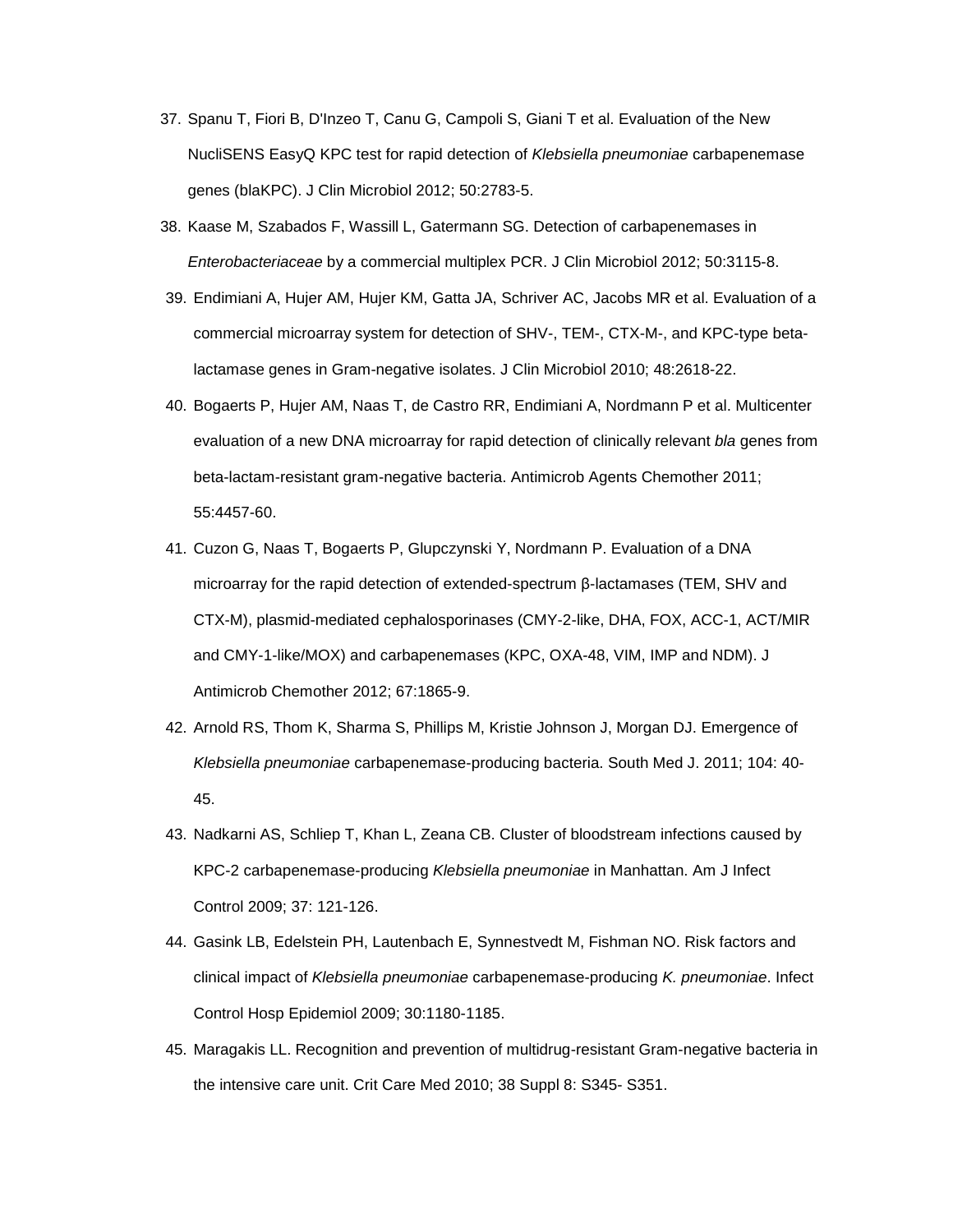- 46. Patel G, Huprikar S, Factor SH, Jenkins SG, Calfee DP. Outcomes of carbapenemresistant *Klebsiella pneumoniae* infection and the impact of antimicrobial and adjunctive therapies. Infect Control Hosp Epidemiol 2008; 29: 1099–1106.
- 47. Zahar JR, Timsit JF, Garrouste-Orgeas M, Français A, Vesin A, Descorps-Declere A et al. Outcomes in severe sepsis and patients with septic shock: pathogen species and infection sites are not associated with mortality. Crit Care Med 2011; 39:1886-95.
- 48. Bogdanovich T, Adams-Haduch JM, Tian GB, Nguyen MH, Kwak EJ, Muto CA et al. Colistin-resistant, *Klebsiella pneumoniae* carbapenemase (KPC)-producing *Klebsiella pneumoniae* belonging to the international epidemic clone ST258. Clin Infect Dis 2011; 53:373-6.
- 49. Mezzatesta ML, Gona F, Caio C, Petrolito V, Sciortino D, Sciacca A et al. Outbreak of KPC-3-producing, and colistin-resistant, *Klebsiella pneumoniae* infections in two Sicilian hospitals. Clin Microbiol Infect 2011; 17:1444-7.
- 50. Kontopoulou K, Protonotariou E, Vasilakos K, Kriti M, Koteli A, Antoniadou E et al. Hospital outbreak caused by *Klebsiella pneumoniae* producing KPC-2 β-lactamase resistant to colistin. J Hosp Infect 2010; 76: 70- 73.
- 51. Dudhani RV, Turnidge JD, Nation RL, Li J. fAUC/MIC is the most predictive pharmacokinetic/pharmacodynamic index of colistin against *Acinetobacter baumannii* in murine thigh and lung infection models. J Antimicrob Chemother 2010; 65:1984-90.
- 52. Dudhani RV, Turnidge JD, Coulthard K, Milne RW, Rayner CR, Li J, Nation RL. Elucidation of the pharmacokinetic/pharmacodynamic determinant of colistin activity against *Pseudomonas aeruginosa* in murine thigh and lung infection models. Antimicrob Agents Chemother 2010; 54:1117-24.
- 53. Plachouras D, Karvanen M, Friberg L, Papadomichelakis E, Antoniadou A, Tsangaris I et al. Population pharmacokinetic analysis of colistin methanesulfonate and colistin after intravenous administration in critically ill patients with infections caused by Gram- negative bacteria. Antimicrob Agents Chemother 2009; 53: 3430-6.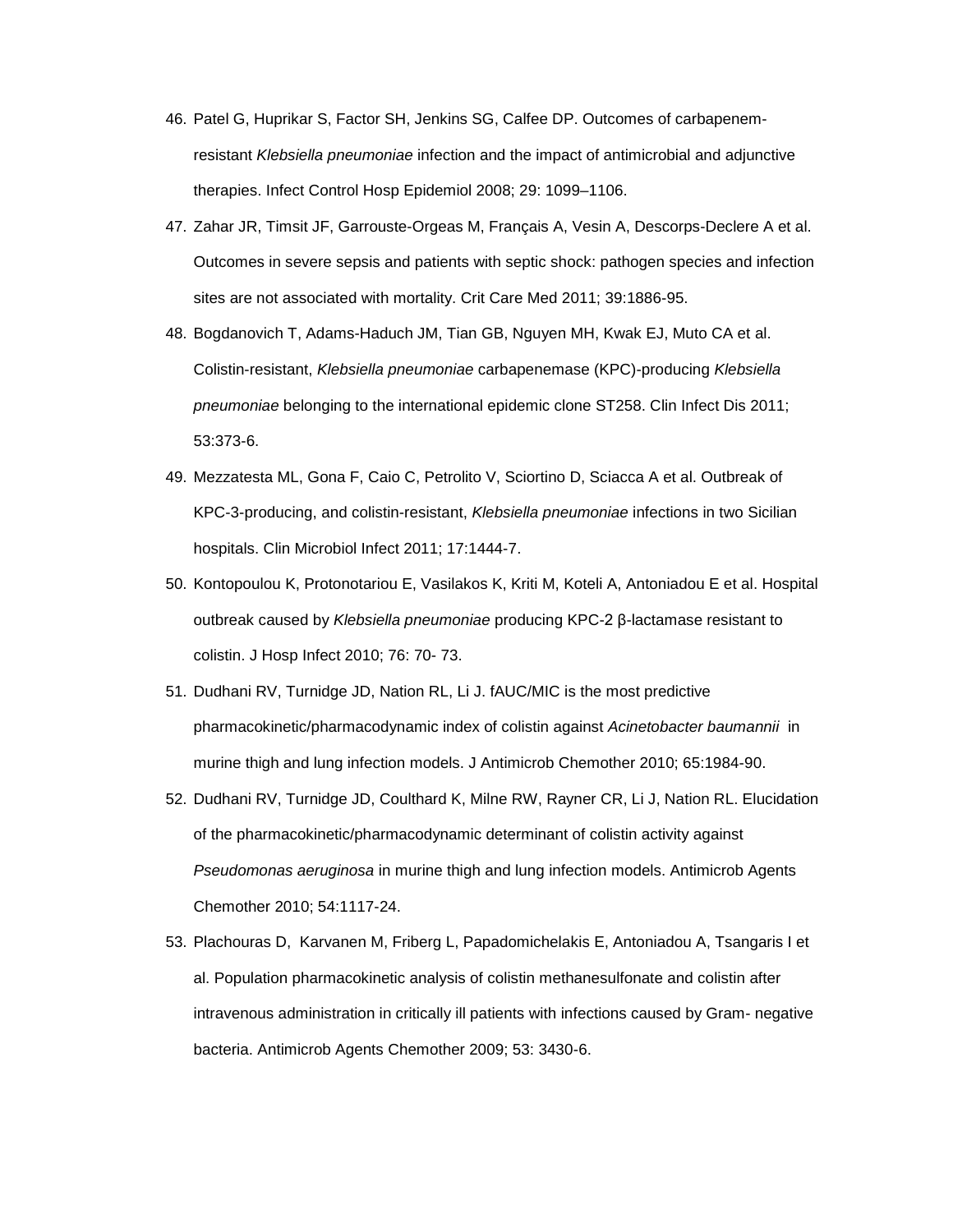- 54. Falagas ME, Rafailidis PI. Nephrotoxicity of colistin: new insight into an old antibiotic. Clin Infect Dis 2009; 48:1729-31.
- 55. Pogue JM, Lee J, Marchaim D, Yee V, Zhao JJ, Chopra T et al. Incidence of and risk factors for colistin-associated nephrotoxicity in a large academic health system. Clin Infect Dis 2011; 53:879-84.
- 56. Dalfino L, Puntillo F, Mosca A, Monno R, Spada ML, Coppolecchia S et al. High-dose, extended-interval colistin administration in critically ill patients: is this the right dosing strategy? A preliminary study. Clin Infect Dis. 2012; 54:1720-6.
- 57. Markou N, Markantonis SL, Dimitrakis E, Panidis D, Boutzouka E, Karatzas S et al. Colistin serum concentrations after intravenous administration in critically ill patients with serious multidrug-resistant, gram-negative bacilli infections: a prospective, open-label, uncontrolled study. Clin Ther. 2008; 30:143-51.
- 58. Daikos GL, Skiada A, Pavleas J, Vafiadi C, Salatas K, Petrikkos G et al. Serum bactericidal activity of three different dosing regimens of colistin with implications for optimum clinical use. J Chemother. 2010; 22:175-8.
- 59. Imberti R, Cusato M, Villani P, Carnevale L, Iotti GA, Langer M, Regazzi M. Steady-state pharmacokinetics and BAL concentration of colistin in critically Ill patients after IV colistin methanesulfonate administration. Chest. 2010; 138:1333-9.
- 60. Falagas ME, Rafailidis PI, Ioannidou E, Alexiou VG, Matthaiou DK, Karageorgopoulos DE et al. Colistin therapy for microbiologically documented multidrug-resistant Gram-negative bacterial infections: a retrospective cohort study of 258 patients. Int J Antimicrob Agents 2010; 35:194-199.
- 61. Daikos GL, Markogiannakis A. Carbapenemase-producing *Klebsiella pneumoniae*: (when) might we still consider treating with carbapenems? Clin Microbiol Infect 2011; 17: 1135- 1141.
- 62. Bergen PJ, Li J, Nation RL. Dosing of colistin-back to basic PK/PD. Curr Opin Pharmacol 2011; 11:464-9.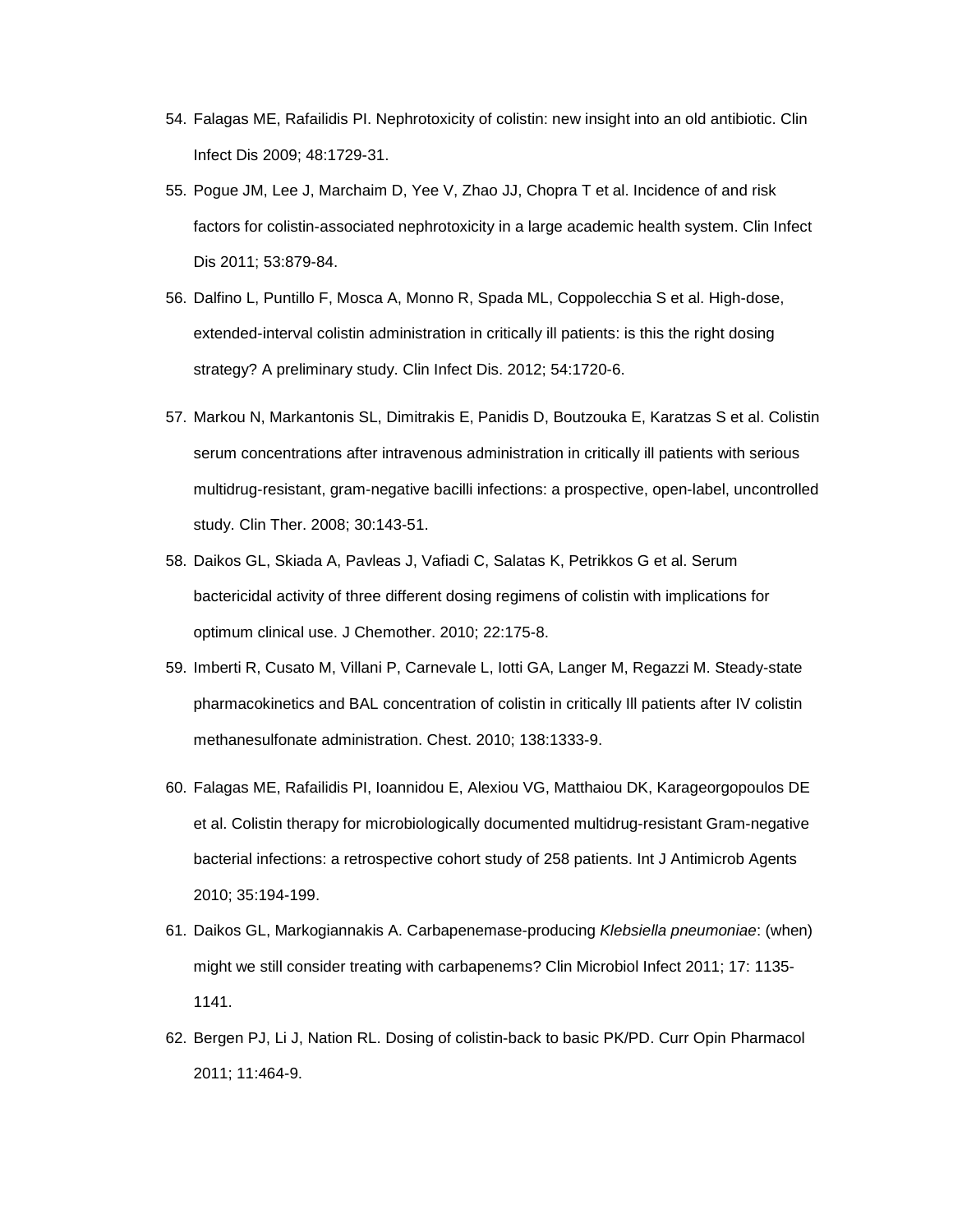- 63. Garonzik SM, Li J, Thamlikitkul V, Paterson DL, Shoham S, Jacob J et al. Population pharmacokinetics of colistin methanesulfonate and formed colistin in critically ill patients from a multicenter study provide dosing suggestions for various categories of patients. Antimicrob Agents Chemother 2011; 55:3284-94
- 64. Matthaiou DK, Michalopoulos A, Rafailidis PI, Karageorgopoulos DE, Papaioannou V, Ntani G et al: Risk factors associated with the isolation of colistin-resistant Gram-negative bacteria: a matched case-control study. Crit Care Med 2008; 36: 807- 11.
- 65. Samonis G, Matthaiou DK, Kofteridis D, Maraki S, Falagas ME. *In vitro* susceptibility to various antibiotics of colistin-resistant Gram-negative bacterial isolates in a general tertiary hospital in Crete, Greece. Clin Infect Dis 2010; 50: 1689- 91.
- 66. Meletis G, Tzampaz E, Sianou E, Tzavaras I, Sofianou D: Colistin heteroresistance in carbapenemase-producing *Klebsiella pneumoniae*. J Antimicrob Chemother 2011; 66:946- 7.
- 67. Poudyal A, Howden BP, Bell JM, Gao W, Owen RJ, Turnidge JD et al. In vitro pharmacodynamics of colistin against multidrug-resistant *Klebsiella pneumoniae*. J Antimicrob Chemother 2008; 62:1311-8.
- 68. Mazzei T, Novelli A. Pharmacological rationale for antibiotic treatment of intra-abdominal infections..J Chemother 2009; 21 Suppl 1:S19-29.
- 69. Bhavnani SM, Rubino CM, Hammel JP, Forrest A, Dartois N, Cooper A et al. Pharmacological and patient-specific response determinants in patients with hospitalacquired pneumonia treated with tigecycline. Antimicrob Agents Chemother 2012; 56: 1065–72.
- 70. Falagas ME, Karageorgopoulos DE, Nordmann P. Therapeutic options for infections with Enterobacteriaceae producing carbapenem hydrolyzing enzymes. Future Microbiol 2011; 6: 653– 66.
- 71. Burkhardt O, Rauch K, Kaever V, Hadem J, Kielstein JT, Welte T... Tigecycline possibly underdosed for the treatment of pneumonia: a pharmacokinetic viewpoint. Int J Antimicrob Agents 2009; 34:101–2.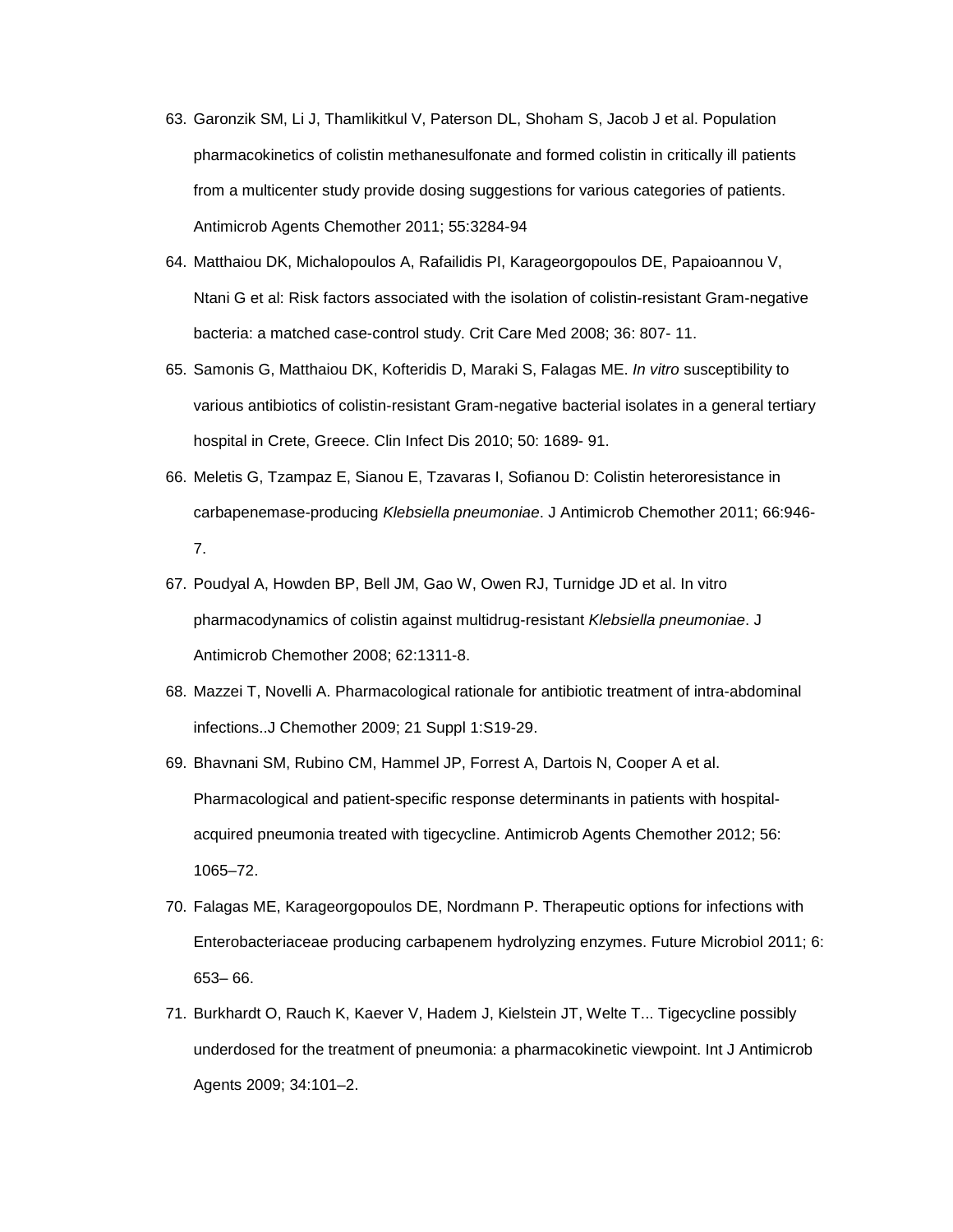- 72. Kelesidis T, Karageorgopoulos DE, Kelesidis I, Falagas ME. Tigecycline for the treatment of multidrug-resistant *Enterobacteriaceae*: a systematic review of the evidence from microbiological and clinical studies. J Antimicrob Chemother 2008; 62: 895- 904.
- 73. Anthony KB, Fishman NO, Linkin DR, Gasink LB, Edelstein PH, Lautenbach E. Clinical and microbiological outcomes of serious infections with multidrug-resistant gram-negative organisms treated with tigecycline. Clin Infect Dis 2008; 46:567- 70.
- 74. FDA Drug Safety Communication: Increased Risk of Death with Tygacil (Tigecycline) Compared to Other Antibiotics Used to Treat Similar Infections. Available from: <http://www.fda.gov/Drugs/DrugSafety/ucm224370.htm> (last access November 3rd 2012).
- 75. Bodmann KF, Heizmann WR, von Eiff C, Petrik C, Löschmann PA, Eckmann C. Therapy of 1,025 severely ill patients with complicated infections in a German Multicenter Study: Safety profile and efficacy of tigecycline in different treatment modalities. Chemotherapy 2012; 58:282-294.
- 76. Bratu S, Tolaney P, Karumudi U, Quale J, Mooty M, Nichani S et al. Carbapenemaseproducing *Klebsiella pneumoniae* in Brooklyn, NY: molecular epidemiology and in vitro activity of polymyxin B and other agents. J Antimicrob Chemother 2005; 56:128-132.
- 77. Popovic M, Steinort D, Pillai S, Joukhadar C. Antimicrobial susceptibility of gram negative non urinary bacteria to fosfomycin and other antimicrobials. Future Microbiol 2010; 5; 961- 970.
- 78. Endimiani A, Patel G, Hujer KM, Swaminathan M, Perez F, Rice LB et al. In vitro activity of fosfomycin against blaKPC-containing *Klebsiella pneumoniae* isolates, including those non-susceptible to tigecycline and/or colistin. Antimicrob Agents Chemother 2010; 54:526- 529.
- 79. Michalopoulos A, Virtzili S, Rafailidis P, Chalevelakis G, Damala M, Falagas ME et al. Intravenous fosfomycin for the treatment of nosocomial infections caused by carbapenemresistant *Klebsiella pneumoniae* in critically ill patients: a prospective evaluation. Clin Microbiol Infect 2010; 16:184- 186.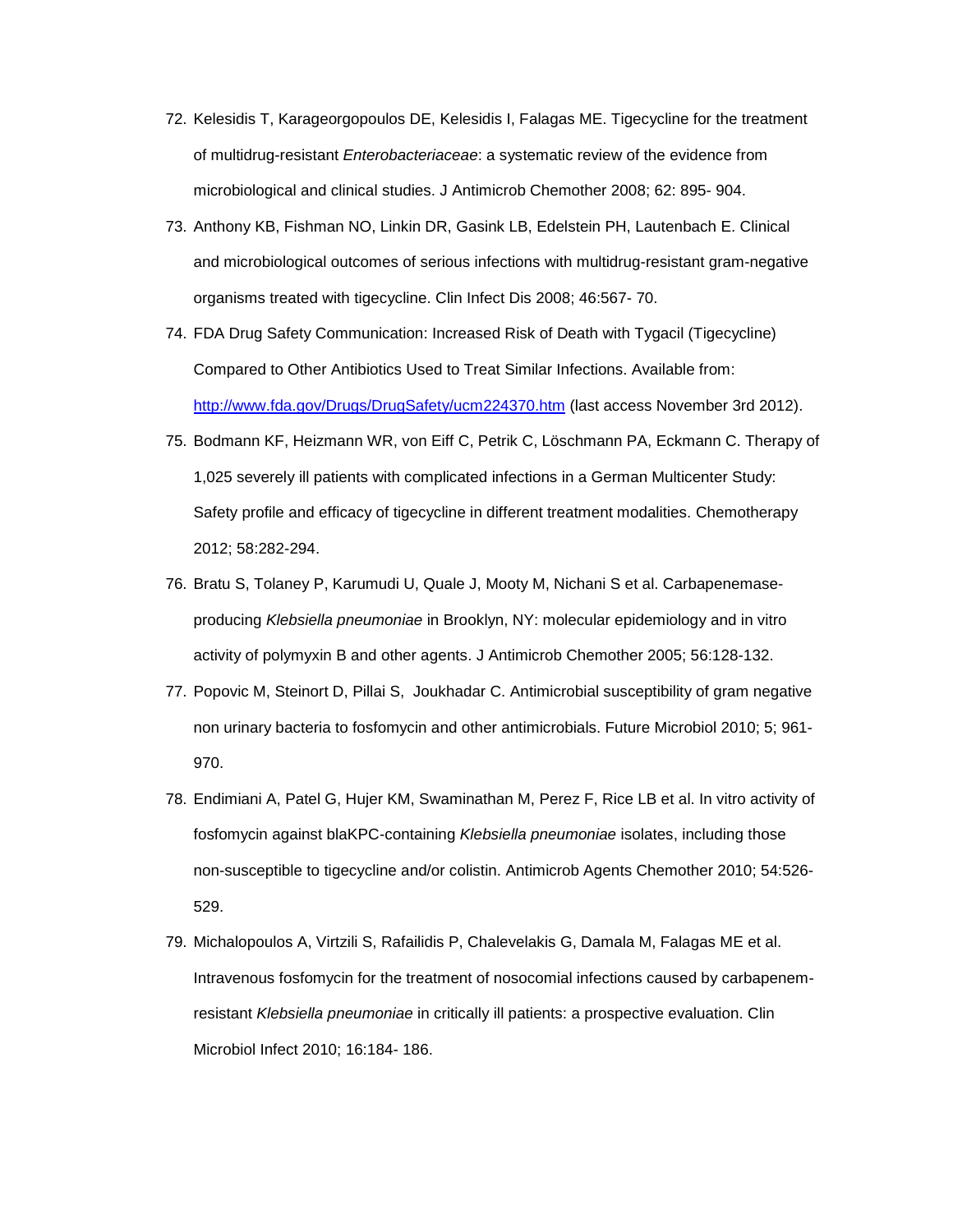- 80. Karageorgopoulos DE, Miriagou V, Tzouvelekis L, Spyridopoulou K , Daikos GL. Emergence of resistance to fosfomycin used as adjunct therapy in KPC *Klebsiella pneumoniae* bacteraemia: report of three cases. J Antimicrob Chemother 2012; 67:2777-9.
- 81. Qureshi ZA, Paterson DL, Potoski BA, Kilayko MC, Sandovsky G, Sordillo E et al. Treatment outcome of bacteremia due to KPC-producing *Klebsiella pneumoniae*: Superiority of combination antimicrobial regimens. Antimicrob Agents Chemother 2012; 56:2108-13.
- 82. Daikos GL, Petrikkos P, Psichogiou M, Kosmidis C, Vryonis E, Skoutelis A et al. Prospective observational study of the impact of VIM-1 metallo-beta-lactamase on the outcome of patients with *Klebsiella pneumoniae* bloodstream infections. Antimicrob Agents Chemother 2009; 53:1868-73.
- 83. Zarkotou O, Pournaras S, Tselioti P, Dragoumanos V, Pitiriga V, Ranellou K et al. Predictors of mortality in patients with bloodstream infections caused by KPC-producing *Klebsiella pneumoniae* and impact of appropriate antimicrobial treatment. Clin Microbiol Infect 2011; 17: 1798-803.
- 84. Tzouvelekis LS, Markogiannakis AM, Psichogiou PT et al. Carbapenemases in *Klebsiella pneumoniae* and other *Enterobacteriaceae*: an evolving crisis of global dimensions. Clin Microbiol Rev; 25: 682-707.
- 85. Tumbarello M, Viale P, Viscoli C, Trecarichi EM, Tumietto F, Marchese A et al. Predictors of mortality in bloodstream infections caused by *Klebsiella pneumoniae* carbapenemaseproducing *K. pneumoniae*: Importance of combination therapy. Clin Infect Dis 2012; 55:943-50**.**
- 86. Kuti JL, Dandekar PK, Nightingale CH, Nicolau DP. Use of Monte Carlo simulation to design an optimized pharmacodynamic dosing strategy for meropenem. J Clin Pharmacol 2003; 43: 1116–1123.
- 87. Akova M, Daikos GL, Tzouvelekis L, Carmeli Y. Interventional strategies and current clinical experience with carbapenemase-producing Gram-negative bacteria. Clin Microbiol Infect 2012; 18: 439–448.